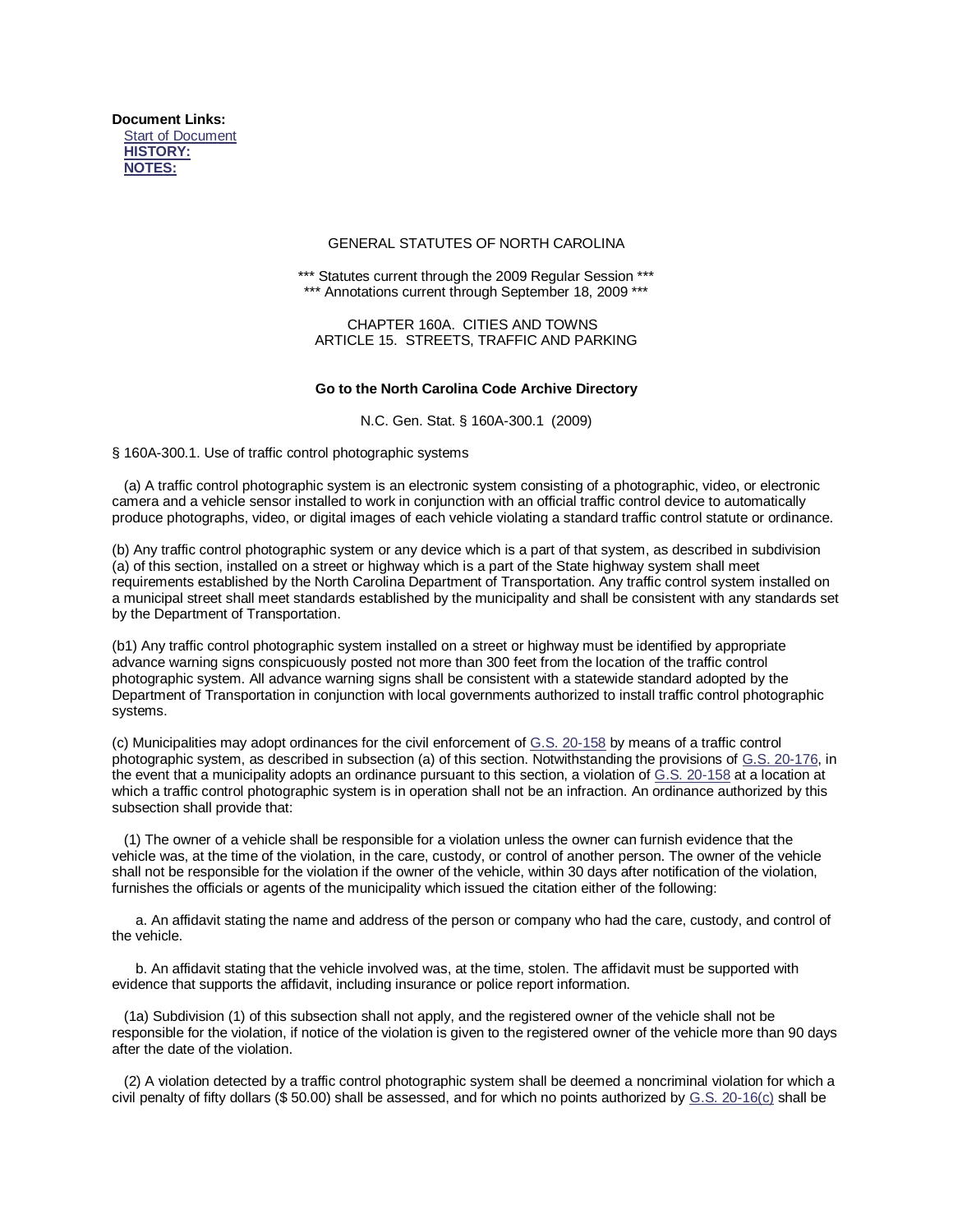assigned to the owner or driver of the vehicle nor insurance points as authorized by [G.S. 58-36-65.](http://web.lexis.com/xchange/search/search.asp?_qString=b4kDbj433FW6HOZWJ%3FC%2Df2a0Z32Eq%2Es%2EholN2W%2Eholz3k3%2EholhkgholmAlpvtll%2EmiCj436%25X2EwiCj43z3k3EliCj43q4UEAiCj43MW7ZW2EmiCj43ZWfFEqssr9KholGBvtAvAGiCU2W4ET6mmAwiCZW23Z1EsKsspYKViC07Z2W3E6k74DholQ4DZ0iCDFaEliC0WkdEliC13F3k7EliC1WkdEliC08J17ZD3EmiC043jZ77EliCFDd0EjFF7iCD2DDZFWEjfA22AGlvltjjvmm1fvjAokvllllBkl0Gxlw%2Em%2EtwwmoomBgG%2Emoowwlm%2El%2El%2EliCD3k32ECF0fU3hoGkwsM6KhoGktCF1fU3hoGkwHPOOhoGktiu08XE1NOjS%26jv%26zS%26TiCU1GEjmwmlG1mk2gwtwkBfkBAtB0Alo2oBkg1)

 (3) The owner of the vehicle shall be issued a citation which shall clearly state the manner in which the violation may be challenged, and the owner shall comply with the directions on the citation. The citation shall be processed by officials or agents of the municipality and shall be forwarded by personal service or first-class mail to the address given on the motor vehicle registration. If the owner fails to pay the civil penalty or to respond to the citation within the time period specified on the citation, the owner shall have waived the right to contest responsibility for the violation, and shall be subject to a civil penalty not to exceed one hundred dollars (\$ 100.00). The municipality may establish procedures for the collection of these penalties and may enforce the penalties by civil action in the nature of debt.

 (4) The municipality shall institute a nonjudicial administrative hearing to review objections to citations or penalties issued or assessed under this section.

(c1) The duration of the yellow light change interval at intersections where traffic control photographic systems are in use shall be no less than the yellow light change interval duration specified in the Design Manual developed by the Signals and Geometrics Section of the North Carolina Department of Transportation.

(d) This section applies only to the Cities of Albemarle, Charlotte, Durham, Fayetteville, Greensboro, Greenville, High Point, Locust, Lumberton, Newton, Rocky Mount, and Wilmington, to the Towns of Chapel Hill, Cornelius, Huntersville, Matthews, Nags Head, Pineville, and Spring Lake, and to the municipalities in Union County.

**HISTORY:** 1997-216, ss. 1, 2; 1999-17, s. 1; 1999-181, ss. 1, 2; 1999-182, s. 2; 1999-456, s. 48(c); 2000-37, s. 1; 2000-97, s. 2; 2001-286, ss. 1, 2; 2001-487, s. 37; 2003-86, s. 1; 2003-380, s. 2; 2007-341, s. 2.

**NOTES:** LOCAL MODIFICATION. --City of Albemarle: 2007-341, s. 1; city of Charlotte: 2007-341, s. 1; city of Durham: 2007-341, s. 1; city of Fayetteville: 2007-341, s. 1; city of Locust: 2007-341, s. 1; city of Rocky Mount: 2007- 341, s. 1; town of Chapel Hill: 2000-97, s. 2(b); municipalities in Union County: 2007-341, s.1.

USE OF TRAFFIC CONTROL PHOTOGRAPHIC SYSTEMS IN WAKE COUNTY AND THE CITY OF CONCORD. -- Sessions Laws 2001-286, ss. 3, 4, as amended by Session Laws 2003-380, s. 3, enacted local laws governing the use of traffic control photographic systems in Wake County and the City of Concord.

EDITOR'S NOTE. --Session Laws 1997-216, s. 1, effective June 23, 1997, enacted this section and s. 2 made it effective as to the city of Charlotte. Session Laws 1999-17, s. 1, effective April 17, 1999, added the city of Fayetteville. Session Laws 1999-181, effective January 1, 2000, in s. 1, added subsection (b1), added "nor insurance points as authorized by [G.S. 58-36-65"](http://web.lexis.com/xchange/search/search.asp?_qString=b4kDbj433FW6HOZWJ%3FC%2Df2a0Z32Eq%2Es%2EholN2W%2Eholz3k3%2EholhkgholmAlpvtll%2EmiCj436%25X2EwiCj43z3k3EliCj43q4UEtmiCj43MW7ZW2EmiCj43ZWfFEqssr9KholGBvtAvAGiCU2W4ET6mmAwiCZW23Z1EsKsspYKViC07Z2W3E6k74DholQ4DZ0iCDFaEliC0WkdEliC13F3k7EliC1WkdEliC08J17ZD3EmiC043jZ77EliCFDd0EjFF7iCD2DDZFWEjfA22AGlvltjjvmm1fvjAokvllllBkl0Gxlw%2Em%2EtwwmoomBgG%2Emoowwlm%2El%2El%2EliCD3k32ECF0fU3hoGkwsM6KhoGktCF1fU3hoGkwHPOOhoGktiu08XE1NOjS%26jv%26zS%26TiCU1GElm1mAfo0wB0xB0xAjx1G0kmgABwjlGjB) at the end of subdivision (c)(2), and in s. 2, added the cities of Greensboro, High Point, and Rocky Mount. Session Laws 1999-182, effective January 1, 2000, in s. 1 made the same changes as were made by Session Laws 1999-181, s. 1, and in s. 2 added Charlotte, Fayetteville, Greenville, Wilmington, and Greensboro and the towns of Huntersville, Matthews, and Cornelius. Session Laws 1999-456, s. 48(c), effective August 13, 1999, and designed to resolve duplicate enactments by Session Laws 1999-181 and 1999-182, repealed Session Laws 1999-182, ss. 1 and 2, and rewrote Session Laws 1997-216, s. 2, as amended by Session Laws 1999- 17 and Session Laws 1999-181, to add the city of Wilmington, and the towns of Cornelius, Huntersville, and Matthews. Session Laws 2000-37, s. 1, effective June 30, 2000, added the cities of Greenville and Lumberton, and the town of Pineville. Session Laws 2000-97, s. 2, effective July 10, 2000, added the town of Chapel Hill. The section has been codified at the direction of the Revisor of Statutes.

EFFECT OF AMENDMENTS. --Session Laws 2007-341, s. 2, effective September 1, 2007, and applicable to offenses committed on or after that date, inserted "Locust" in subsection (d).

LEGAL PERIODICALS. --For recent development, "Picture It: **Red Light Cameras** Abide by the Law of the Land," see [80 N.C.L. Rev. 1879 \(2002\).](http://web.lexis.com/xchange/search/search.asp?_qString=b4kDbj433FW6HOZWJ%3FC%2Df2a0Z32Eq%2Es%2EholN2W%2Eholz3k3%2EholhkgholmAlpvtll%2EmiCj436%25X2EtiCj43z3k3EoiCj43q4UEtxiCj43MW7ZW2EmiCj43ZWfFEht00Z32hol00ht1hooPzphooht2ht0homhGjs9p6phGjBlholq%2Es%2EO%2EholY2d%2EholmBgxhG1hG1ht2ht0hof0Z32ht2iCU2W4ET6mmAwiCZW23Z1EsKsspYKViC07Z2W3E6k74DholQ4DZ0iCDFaEliC0WkdEliC13F3k7EliC1WkdEliC08J17ZD3EmiC043jZ77EliCFDd0EjFF7iCD2DDZFWEjfA22AGlvltjjvmm1fvjAokvllllBkl0Gxlw%2Em%2EtwwmoomBgG%2Emoowwlm%2El%2El%2EliCD3k32ECF0fU3hoGkwsM6KhoGktCF1fU3hoGkwHPOOhoGktiu08XE1NOjS%26jv%26zS%26TiCU1GEft2AtttjmxxGkm0gwxltGmGl1owogxtg)

#### **LexisNexis 50 State Surveys, Legislation & Regulations**

Speed Detection & Traffic Control Devices

#### CASE NOTES

DUE PROCESS. --Because [G.S. 160A-300.1\(c\)\(4\)](http://web.lexis.com/xchange/search/search.asp?_qString=b4kDbj433FW6HOZWJ%3FC%2Df2a0Z32Eq%2Es%2EholN2W%2Eholz3k3%2EholhkgholmAlpvtll%2EmiCj436%25X2EwiCj43z3k3EliCj43q4UEwmiCj43MW7ZW2EmiCj43ZWfFEqssr9KholmAlpvtll%2EmiCU2W4ET6mmAwiCZW23Z1EsKsspYKViC07Z2W3E6k74DholQ4DZ0iCDFaEliC0WkdEliC13F3k7EliC1WkdEliC08J17ZD3EmiC043jZ77EliCFDd0EjFF7iCD2DDZFWEjfA22AGlvltjjvmm1fvjAokvllllBkl0Gxlw%2Em%2EtwwmoomBgG%2Emoowwlm%2El%2El%2EliCD3k32ECF0fU3hoGkwsM6KhoGktCF1fU3hoGkwHPOOhoGktiu08XE1NOjS%26jv%26zS%26TiCU1GE0ogABfmBwomgklBmkjlA2lk0Ajtm2gBw) and a city ordinance promulgated pursuant to it provided an adequate method to challenge the legality of a city's program to catch red-light violators by use of automatic cameras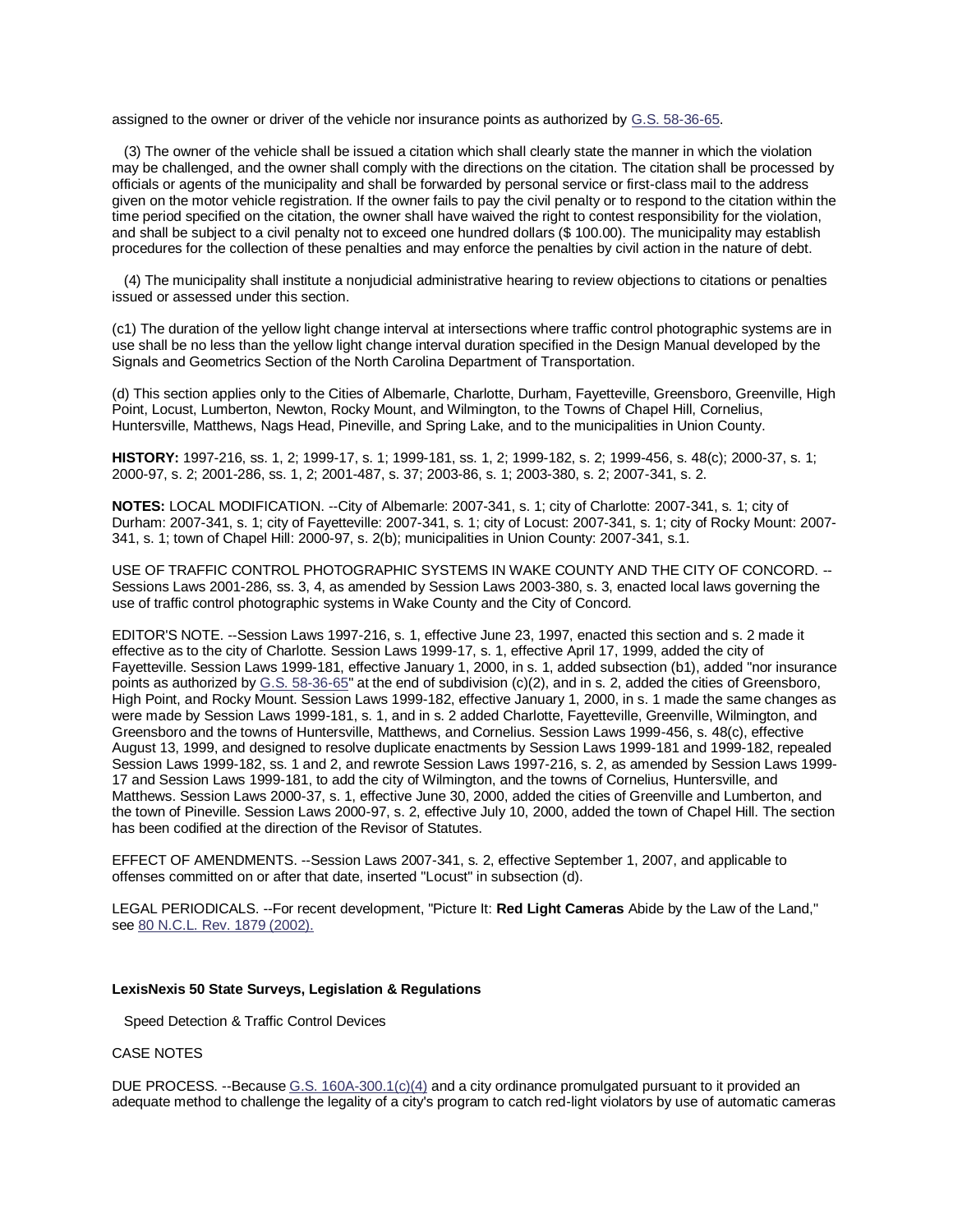at intersections, plaintiff's independent action presenting such a challenge was properly dismissed. [Structural](http://web.lexis.com/xchange/search/search.asp?_qString=b4kDbj433FW6HOZWJ%3FC%2Df2a0Z32Eq%2Es%2EholN2W%2Eholz3k3%2EholhkgholmAlpvtll%2EmiCj436%25X2EtiCj43z3k3EoiCj43q4UEwoiCj43MW7ZW2EmiCj43ZWfFEht00Z32hol00ht1hooPzphooht2ht0homhGjs9p6phGjmGwholq%2Es%2EholpXX%2EholmmxhG1hG1ht2ht0hof0Z32ht2iCU2W4ET6mmAwiCZW23Z1EsKsspYKViC07Z2W3E6k74DholQ4DZ0iCDFaEliC0WkdEliC13F3k7EliC1WkdEliC08J17ZD3EmiC043jZ77EliCFDd0EjFF7iCD2DDZFWEjfA22AGlvltjjvmm1fvjAokvllllBkl0Gxlw%2Em%2EtwwmoomBgG%2Emoowwlm%2El%2El%2EliCD3k32ECF0fU3hoGkwsM6KhoGktCF1fU3hoGkwHPOOhoGktiu08XE1NOjS%26jv%26zS%26TiCU1GEfGxllw0tA1GkBg1om01fgf1k01Bm2xAB)  [Components Int. Inc. v. City of Charlotte, 154 N.C. App. 119, 573 S.E.2d 166 \(2002\).](http://web.lexis.com/xchange/search/search.asp?_qString=b4kDbj433FW6HOZWJ%3FC%2Df2a0Z32Eq%2Es%2EholN2W%2Eholz3k3%2EholhkgholmAlpvtll%2EmiCj436%25X2EtiCj43z3k3EoiCj43q4UEwoiCj43MW7ZW2EmiCj43ZWfFEht00Z32hol00ht1hooPzphooht2ht0homhGjs9p6phGjmGwholq%2Es%2EholpXX%2EholmmxhG1hG1ht2ht0hof0Z32ht2iCU2W4ET6mmAwiCZW23Z1EsKsspYKViC07Z2W3E6k74DholQ4DZ0iCDFaEliC0WkdEliC13F3k7EliC1WkdEliC08J17ZD3EmiC043jZ77EliCFDd0EjFF7iCD2DDZFWEjfA22AGlvltjjvmm1fvjAokvllllBkl0Gxlw%2Em%2EtwwmoomBgG%2Emoowwlm%2El%2El%2EliCD3k32ECF0fU3hoGkwsM6KhoGktCF1fU3hoGkwHPOOhoGktiu08XE1NOjS%26jv%26zS%26TiCU1GEfGxllw0tA1GkBg1om01fgf1k01Bm2xAB)

CONSTITUTIONALITY. --An individual who was assessed a \$50.00 civil penalty for a red light violation detected by cameras installed under the authority of [G.S. 160A-300.1](http://web.lexis.com/xchange/search/search.asp?_qString=b4kDbj433FW6HOZWJ%3FC%2Df2a0Z32Eq%2Es%2EholN2W%2Eholz3k3%2EholhkgholmAlpvtll%2EmiCj436%25X2EwiCj43z3k3EliCj43q4UEwtiCj43MW7ZW2EmiCj43ZWfFEqssr9KholmAlpvtll%2EmiCU2W4ET6mmAwiCZW23Z1EsKsspYKViC07Z2W3E6k74DholQ4DZ0iCDFaEliC0WkdEliC13F3k7EliC1WkdEliC08J17ZD3EmiC043jZ77EliCFDd0EjFF7iCD2DDZFWEjfA22AGlvltjjvmm1fvjAokvllllBkl0Gxlw%2Em%2EtwwmoomBgG%2Emoowwlm%2El%2El%2EliCD3k32ECF0fU3hoGkwsM6KhoGktCF1fU3hoGkwHPOOhoGktiu08XE1NOjS%26jv%26zS%26TiCU1GEoGg1fGAttx2Al2GjG0mfjmmo0m2Bk0mk) lacked standing to challenge the statute on the grounds of a violation of his right to due process and equal protection because the individual did not avail himself of any of the procedural processes available under the statute. Furthermore, even if the individual had standing, the statute was civil in nature and the process was sufficient in a civil setting to afford the citation recipient due process. In addition, the individual failed to allege membership in any suspect class. [Shavitz v. City of High Point, 270 F. Supp. 2d 702](http://web.lexis.com/xchange/search/search.asp?_qString=b4kDbj433FW6HOZWJ%3FC%2Df2a0Z32Eq%2Es%2EholN2W%2Eholz3k3%2EholhkgholmAlpvtll%2EmiCj436%25X2EtiCj43z3k3EoiCj43q4UEwwiCj43MW7ZW2EmiCj43ZWfFEht00Z32hol00ht1hooPzphooht2ht0homhGjs9p6phGjoglholH%2Eholz4XX%2Eholo1holglohG1hG1ht2ht0hof0Z32ht2iCU2W4ET6mmAwiCZW23Z1EsKsspYKViC07Z2W3E6k74DholQ4DZ0iCDFaEliC0WkdEliC13F3k7EliC1WkdEliC08J17ZD3EmiC043jZ77EliCFDd0EjFF7iCD2DDZFWEjfA22AGlvltjjvmm1fvjAokvllllBkl0Gxlw%2Em%2EtwwmoomBgG%2Emoowwlm%2El%2El%2EliCD3k32ECF0fU3hoGkwsM6KhoGktCF1fU3hoGkwHPOOhoGktiu08XE1NOjS%26jv%26zS%26TiCU1GE1xoogGjwAxwwkfBxtwkm00g1BgBowlxB)  [\(M.D.N.C. 2003\).](http://web.lexis.com/xchange/search/search.asp?_qString=b4kDbj433FW6HOZWJ%3FC%2Df2a0Z32Eq%2Es%2EholN2W%2Eholz3k3%2EholhkgholmAlpvtll%2EmiCj436%25X2EtiCj43z3k3EoiCj43q4UEwwiCj43MW7ZW2EmiCj43ZWfFEht00Z32hol00ht1hooPzphooht2ht0homhGjs9p6phGjoglholH%2Eholz4XX%2Eholo1holglohG1hG1ht2ht0hof0Z32ht2iCU2W4ET6mmAwiCZW23Z1EsKsspYKViC07Z2W3E6k74DholQ4DZ0iCDFaEliC0WkdEliC13F3k7EliC1WkdEliC08J17ZD3EmiC043jZ77EliCFDd0EjFF7iCD2DDZFWEjfA22AGlvltjjvmm1fvjAokvllllBkl0Gxlw%2Em%2EtwwmoomBgG%2Emoowwlm%2El%2El%2EliCD3k32ECF0fU3hoGkwsM6KhoGktCF1fU3hoGkwHPOOhoGktiu08XE1NOjS%26jv%26zS%26TiCU1GE1xoogGjwAxwwkfBxtwkm00g1BgBowlxB)

USE OF ASSESSMENTS. --The assessments made pursuant to [G.S. 160A-300.1](http://web.lexis.com/xchange/search/search.asp?_qString=b4kDbj433FW6HOZWJ%3FC%2Df2a0Z32Eq%2Es%2EholN2W%2Eholz3k3%2EholhkgholmAlpvtll%2EmiCj436%25X2EwiCj43z3k3EliCj43q4UEwGiCj43MW7ZW2EmiCj43ZWfFEqssr9KholmAlpvtll%2EmiCU2W4ET6mmAwiCZW23Z1EsKsspYKViC07Z2W3E6k74DholQ4DZ0iCDFaEliC0WkdEliC13F3k7EliC1WkdEliC08J17ZD3EmiC043jZ77EliCFDd0EjFF7iCD2DDZFWEjfA22AGlvltjjvmm1fvjAokvllllBkl0Gxlw%2Em%2EtwwmoomBgG%2Emoowwlm%2El%2El%2EliCD3k32ECF0fU3hoGkwsM6KhoGktCF1fU3hoGkwHPOOhoGktiu08XE1NOjS%26jv%26zS%26TiCU1GEkgff0lx0w0G00jwg1BgAtmA0tGmgj21o) and High Point, N.C., Ordinance No. 00-89, § 10-1-306 constituted monetary payments which, although levied in a civil setting, were penal in nature. Where the assessments did not accrue to the state, the "civil penalties" assessed by a city pursuant to the ordinance were not subject to the requirements [N.C. Const. art. IX, § 7.](http://web.lexis.com/xchange/search/search.asp?_qString=b4kDbj433FW6HOZWJ%3FC%2Df2a0Z32Eq%2Es%2EholN2W%2Eholz3k3%2EholhkgholmAlpvtll%2EmiCj436%25X2EwiCj43z3k3EliCj43q4UEwAiCj43MW7ZW2EmiCj43ZWfFEqsholsrqz6holM+holgiCU2W4ET6mmAwiCZW23Z1EsKsspYKViC07Z2W3E6k74DholQ4DZ0iCDFaEliC0WkdEliC13F3k7EliC1WkdEliC08J17ZD3EmiC043jZ77EliCFDd0EjFF7iCD2DDZFWEjfA22AGlvltjjvmm1fvjAokvllllBkl0Gxlw%2Em%2EtwwmoomBgG%2Emoowwlm%2El%2El%2EliCD3k32ECF0fU3hoGkwsM6KhoGktCF1fU3hoGkwHPOOhoGktiu08XE1NOjS%26jv%26zS%26TiCU1GEm0xAk1BGg2jo2fx1mkxkwgxkf1kGgB22) The fines and other amounts received by the city and the other defendants under the statute and the ordinance were not required to be appropriated and used exclusively for maintaining free public schools in the county[. Shavitz v. City of High Point, 270 F. Supp. 2d 702 \(M.D.N.C. 2003\).](http://web.lexis.com/xchange/search/search.asp?_qString=b4kDbj433FW6HOZWJ%3FC%2Df2a0Z32Eq%2Es%2EholN2W%2Eholz3k3%2EholhkgholmAlpvtll%2EmiCj436%25X2EtiCj43z3k3EoiCj43q4UEwgiCj43MW7ZW2EmiCj43ZWfFEht00Z32hol00ht1hooPzphooht2ht0homhGjs9p6phGjoglholH%2Eholz4XX%2Eholo1holglohG1hG1ht2ht0hof0Z32ht2iCU2W4ET6mmAwiCZW23Z1EsKsspYKViC07Z2W3E6k74DholQ4DZ0iCDFaEliC0WkdEliC13F3k7EliC1WkdEliC08J17ZD3EmiC043jZ77EliCFDd0EjFF7iCD2DDZFWEjfA22AGlvltjjvmm1fvjAokvllllBkl0Gxlw%2Em%2EtwwmoomBgG%2Emoowwlm%2El%2El%2EliCD3k32ECF0fU3hoGkwsM6KhoGktCF1fU3hoGkwHPOOhoGktiu08XE1NOjS%26jv%26zS%26TiCU1GEGxG1GB21AGxGfjAmgjm00gtGolgok0BA)

 County board of education was entitled to funds derived from a city's **red light camera** program, which program was implemented by an ordinance pursuant to G.S.  $160A-300.1(c)$ , as [N.C. Const. art. IX, § 7](http://web.lexis.com/xchange/search/search.asp?_qString=b4kDbj433FW6HOZWJ%3FC%2Df2a0Z32Eq%2Es%2EholN2W%2Eholz3k3%2EholhkgholmAlpvtll%2EmiCj436%25X2EwiCj43z3k3EliCj43q4UEwxiCj43MW7ZW2EmiCj43ZWfFEqsholsrqz6holM+holgiCU2W4ET6mmAwiCZW23Z1EsKsspYKViC07Z2W3E6k74DholQ4DZ0iCDFaEliC0WkdEliC13F3k7EliC1WkdEliC08J17ZD3EmiC043jZ77EliCFDd0EjFF7iCD2DDZFWEjfA22AGlvltjjvmm1fvjAokvllllBkl0Gxlw%2Em%2EtwwmoomBgG%2Emoowwlm%2El%2El%2EliCD3k32ECF0fU3hoGkwsM6KhoGktCF1fU3hoGkwHPOOhoGktiu08XE1NOjS%26jv%26zS%26TiCU1GEjm11mmfww2lg1m1k2k2wfmf0lgkx0mkt) applied to the civil penalties assessed by the city for violations of the ordinance regarding the failure to stop for a red stoplight. Further, pursuant t[o G.S. 115C-437,](http://web.lexis.com/xchange/search/search.asp?_qString=b4kDbj433FW6HOZWJ%3FC%2Df2a0Z32Eq%2Es%2EholN2W%2Eholz3k3%2EholhkgholmAlpvtll%2EmiCj436%25X2EwiCj43z3k3EliCj43q4UEGliCj43MW7ZW2EmiCj43ZWfFEqssr9KholmmGsvwtgiCU2W4ET6mmAwiCZW23Z1EsKsspYKViC07Z2W3E6k74DholQ4DZ0iCDFaEliC0WkdEliC13F3k7EliC1WkdEliC08J17ZD3EmiC043jZ77EliCFDd0EjFF7iCD2DDZFWEjfA22AGlvltjjvmm1fvjAokvllllBkl0Gxlw%2Em%2EtwwmoomBgG%2Emoowwlm%2El%2El%2EliCD3k32ECF0fU3hoGkwsM6KhoGktCF1fU3hoGkwHPOOhoGktiu08XE1NOjS%26jv%26zS%26TiCU1GExgw2gxowmoBklxwfogwAlgwwktxggljo) the city was to pay 90 percent of the amount collected by its **red light camera** program to the board. [Shavitz v. City of High Point, 177 N.C. App. 465, 630 S.E.2d 4 \(2006\),](http://web.lexis.com/xchange/search/search.asp?_qString=b4kDbj433FW6HOZWJ%3FC%2Df2a0Z32Eq%2Es%2EholN2W%2Eholz3k3%2EholhkgholmAlpvtll%2EmiCj436%25X2EtiCj43z3k3EoiCj43q4UEGmiCj43MW7ZW2EmiCj43ZWfFEht00Z32hol00ht1hooPzphooht2ht0homhGjs9p6phGjmggholq%2Es%2EholpXX%2EholwAGhG1hG1ht2ht0hof0Z32ht2iCU2W4ET6mmAwiCZW23Z1EsKsspYKViC07Z2W3E6k74DholQ4DZ0iCDFaEliC0WkdEliC13F3k7EliC1WkdEliC08J17ZD3EmiC043jZ77EliCFDd0EjFF7iCD2DDZFWEjfA22AGlvltjjvmm1fvjAokvllllBkl0Gxlw%2Em%2EtwwmoomBgG%2Emoowwlm%2El%2El%2EliCD3k32ECF0fU3hoGkwsM6KhoGktCF1fU3hoGkwHPOOhoGktiu08XE1NOjS%26jv%26zS%26TiCU1GEoABlf2g1lAfBml2BGAw1mgGgGBlB1wg0) cert. denied, appeal dismissed, [361 N.C. 430, 648 S.E.2d 845 \(2007\).](http://web.lexis.com/xchange/search/search.asp?_qString=b4kDbj433FW6HOZWJ%3FC%2Df2a0Z32Eq%2Es%2EholN2W%2Eholz3k3%2EholhkgholmAlpvtll%2EmiCj436%25X2EtiCj43z3k3EoiCj43q4UEGoiCj43MW7ZW2EmiCj43ZWfFEht00Z32hol00ht1hooPzphooht2ht0homhGjs9p6phGjtAmholq%2Es%2EholwtlhG1hG1ht2ht0hof0Z32ht2iCU2W4ET6mmAwiCZW23Z1EsKsspYKViC07Z2W3E6k74DholQ4DZ0iCDFaEliC0WkdEliC13F3k7EliC1WkdEliC08J17ZD3EmiC043jZ77EliCFDd0EjFF7iCD2DDZFWEjfA22AGlvltjjvmm1fvjAokvllllBkl0Gxlw%2Em%2EtwwmoomBgG%2Emoowwlm%2El%2El%2EliCD3k32ECF0fU3hoGkwsM6KhoGktCF1fU3hoGkwHPOOhoGktiu08XE1NOjS%26jv%26zS%26TiCU1GEjAotf1fGA2tl1ww2lAAwxBklBgA1GA1l)

STANDING. --An individual, who was assessed a \$50.00 civil penalty for a red light violation detected by cameras installed under the authority of [G.S. 160A-300.1](http://web.lexis.com/xchange/search/search.asp?_qString=b4kDbj433FW6HOZWJ%3FC%2Df2a0Z32Eq%2Es%2EholN2W%2Eholz3k3%2EholhkgholmAlpvtll%2EmiCj436%25X2EwiCj43z3k3EliCj43q4UEGtiCj43MW7ZW2EmiCj43ZWfFEqssr9KholmAlpvtll%2EmiCU2W4ET6mmAwiCZW23Z1EsKsspYKViC07Z2W3E6k74DholQ4DZ0iCDFaEliC0WkdEliC13F3k7EliC1WkdEliC08J17ZD3EmiC043jZ77EliCFDd0EjFF7iCD2DDZFWEjfA22AGlvltjjvmm1fvjAokvllllBkl0Gxlw%2Em%2EtwwmoomBgG%2Emoowwlm%2El%2El%2EliCD3k32ECF0fU3hoGkwsM6KhoGktCF1fU3hoGkwHPOOhoGktiu08XE1NOjS%26jv%26zS%26TiCU1GEm1jk2kGmA2AfxAj00tf0kkBklxjBtlBk) and High Point, N.C., Ordinance No. 00-89, § 10-1-306, launched a challenge to the statute and the ordinance based on N.C. Const. art. IX,  $\S$  7; he did not, however, have standing to bring this claim, as he did not allege that (1) there had been a demand on and refusal by the proper authorities to institute proceedings for the protection of the interests of the political agency or political subdivision; or (2) a demand on such authorities would have been useless. Nor could the individual allege that a demand on the proper authorities, a school board, would have been useless since the school board had protected its own interests by asking for declaratory relief[. Shavitz v. City of High Point, 270 F. Supp. 2d 702 \(M.D.N.C. 2003\).](http://web.lexis.com/xchange/search/search.asp?_qString=b4kDbj433FW6HOZWJ%3FC%2Df2a0Z32Eq%2Es%2EholN2W%2Eholz3k3%2EholhkgholmAlpvtll%2EmiCj436%25X2EtiCj43z3k3EoiCj43q4UEGGiCj43MW7ZW2EmiCj43ZWfFEht00Z32hol00ht1hooPzphooht2ht0homhGjs9p6phGjoglholH%2Eholz4XX%2Eholo1holglohG1hG1ht2ht0hof0Z32ht2iCU2W4ET6mmAwiCZW23Z1EsKsspYKViC07Z2W3E6k74DholQ4DZ0iCDFaEliC0WkdEliC13F3k7EliC1WkdEliC08J17ZD3EmiC043jZ77EliCFDd0EjFF7iCD2DDZFWEjfA22AGlvltjjvmm1fvjAokvllllBkl0Gxlw%2Em%2EtwwmoomBgG%2Emoowwlm%2El%2El%2EliCD3k32ECF0fU3hoGkwsM6KhoGktCF1fU3hoGkwHPOOhoGktiu08XE1NOjS%26jv%26zS%26TiCU1GEtfBx2gl2011mwffAGkBggG1jwBwG2gAx)

An individual, who was assessed a \$50.00 civil penalty for a red light violation detected by cameras installed under the authority of [G.S. 160A-300.1](http://web.lexis.com/xchange/search/search.asp?_qString=b4kDbj433FW6HOZWJ%3FC%2Df2a0Z32Eq%2Es%2EholN2W%2Eholz3k3%2EholhkgholmAlpvtll%2EmiCj436%25X2EwiCj43z3k3EliCj43q4UEGAiCj43MW7ZW2EmiCj43ZWfFEqssr9KholmAlpvtll%2EmiCU2W4ET6mmAwiCZW23Z1EsKsspYKViC07Z2W3E6k74DholQ4DZ0iCDFaEliC0WkdEliC13F3k7EliC1WkdEliC08J17ZD3EmiC043jZ77EliCFDd0EjFF7iCD2DDZFWEjfA22AGlvltjjvmm1fvjAokvllllBkl0Gxlw%2Em%2EtwwmoomBgG%2Emoowwlm%2El%2El%2EliCD3k32ECF0fU3hoGkwsM6KhoGktCF1fU3hoGkwHPOOhoGktiu08XE1NOjS%26jv%26zS%26TiCU1GEl01fxk1GGlxwt1AootmgfG2jAkjAmBwj) and High Point, N.C., Ordinance No. 00-89, § 10-1-306, launched a challenge to the statute and the ordinance based o[n N.C. Const. art. IX, § 7;](http://web.lexis.com/xchange/search/search.asp?_qString=b4kDbj433FW6HOZWJ%3FC%2Df2a0Z32Eq%2Es%2EholN2W%2Eholz3k3%2EholhkgholmAlpvtll%2EmiCj436%25X2EwiCj43z3k3EliCj43q4UEGgiCj43MW7ZW2EmiCj43ZWfFEqsholsrqz6holM+holgiCU2W4ET6mmAwiCZW23Z1EsKsspYKViC07Z2W3E6k74DholQ4DZ0iCDFaEliC0WkdEliC13F3k7EliC1WkdEliC08J17ZD3EmiC043jZ77EliCFDd0EjFF7iCD2DDZFWEjfA22AGlvltjjvmm1fvjAokvllllBkl0Gxlw%2Em%2EtwwmoomBgG%2Emoowwlm%2El%2El%2EliCD3k32ECF0fU3hoGkwsM6KhoGktCF1fU3hoGkwHPOOhoGktiu08XE1NOjS%26jv%26zS%26TiCU1GEjBkm1GBgjoomwAAklt00GkkxwfofBtgA) while the court concluded that the assessments in question constituted monetary payments[. Shavitz v. City of High Point, 270 F. Supp. 2d 702 \(M.D.N.C. 2003\).](http://web.lexis.com/xchange/search/search.asp?_qString=b4kDbj433FW6HOZWJ%3FC%2Df2a0Z32Eq%2Es%2EholN2W%2Eholz3k3%2EholhkgholmAlpvtll%2EmiCj436%25X2EtiCj43z3k3EoiCj43q4UEGBiCj43MW7ZW2EmiCj43ZWfFEht00Z32hol00ht1hooPzphooht2ht0homhGjs9p6phGjoglholH%2Eholz4XX%2Eholo1holglohG1hG1ht2ht0hof0Z32ht2iCU2W4ET6mmAwiCZW23Z1EsKsspYKViC07Z2W3E6k74DholQ4DZ0iCDFaEliC0WkdEliC13F3k7EliC1WkdEliC08J17ZD3EmiC043jZ77EliCFDd0EjFF7iCD2DDZFWEjfA22AGlvltjjvmm1fvjAokvllllBkl0Gxlw%2Em%2EtwwmoomBgG%2Emoowwlm%2El%2El%2EliCD3k32ECF0fU3hoGkwsM6KhoGktCF1fU3hoGkwHPOOhoGktiu08XE1NOjS%26jv%26zS%26TiCU1GElA2lt0gAA0lxmlmjBll0f1Gogxxw02mg)

> [Copyright ©](http://www.lexisnexis.com/terms/copyright.shtml) 2010 LexisNexis, a division of Reed Elsevier Inc. All rights reserved. Your use of this service is governed by [Terms & Conditions .](http://www.lexis-nexis.com/lncc/about/terms.html) [Privacy Policy .](http://www.lexisnexis.com/privacy/statement.aspx) Please review them.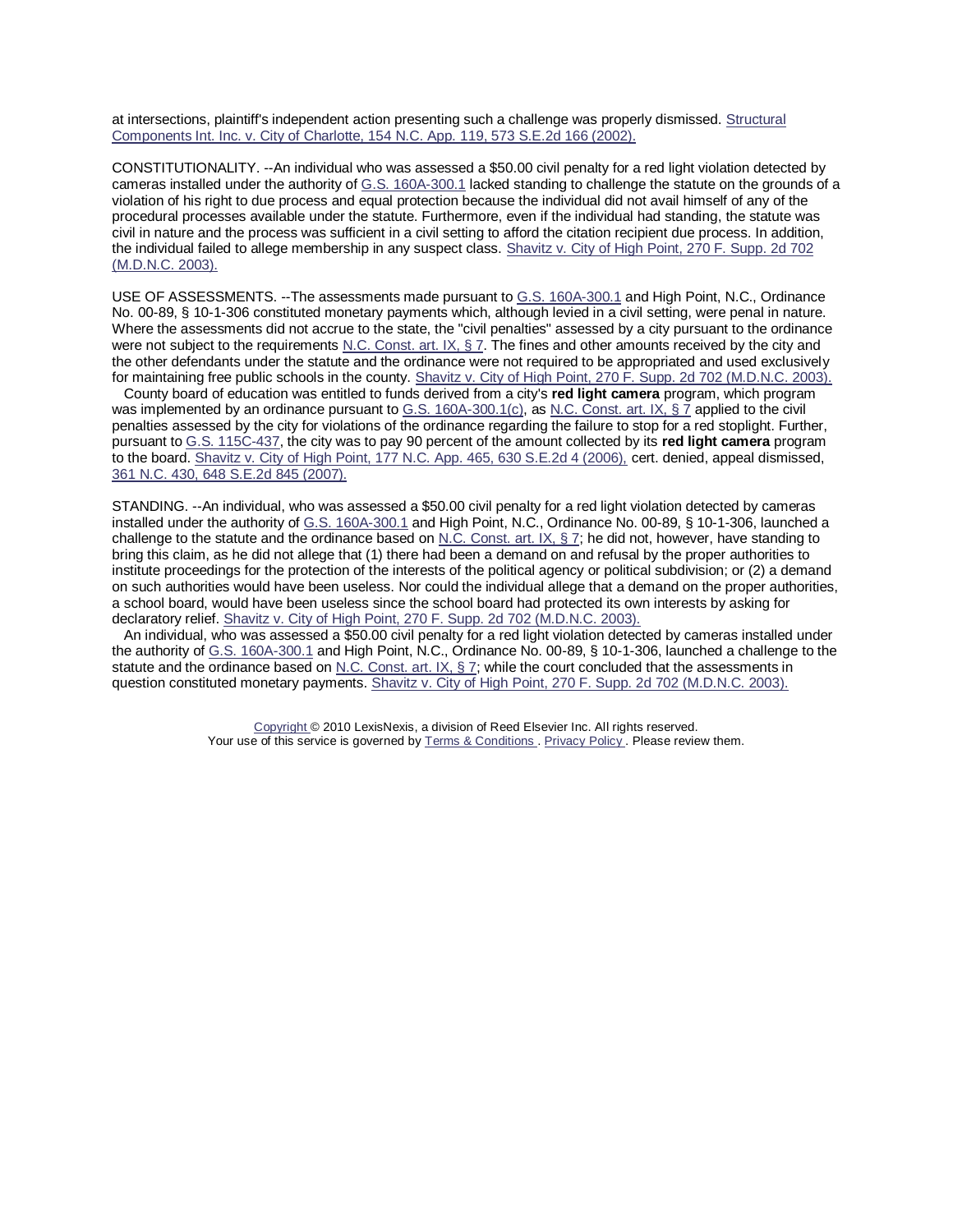# **GENERAL ASSEMBLY OF NORTH CAROLINA SESSION 2001**

## **SESSION LAW 2001-286 SENATE BILL 243**

#### AN ACT TO AUTHORIZE CERTAIN MUNICIPALITIES TO USE TRAFFIC CONTROL PHOTOGRAPHIC SYSTEMS AND TO AUTHORIZE CERTAIN MUNICIPALITIES TO USE RED LIGHT CAMERAS FOR SAFETY, FOR SCHOOLS, BUT NOT FOR PROFIT.

The General Assembly of North Carolina enacts:

**SECTION 1.** Subsection (d) of G.S. 160A-300.1 reads as rewritten:

"(d) This act section applies only to the Cities of Albemarle, Charlotte, Durham, Fayetteville, Greensboro, High Point, Rocky Mount, Wilmington, Greenville, and Lumberton, and to the Towns of Chapel Hill, Cornelius, Huntersville, Matthews, Nags Head, and Pineville-Pineville, and to the municipalities in Union County. only."<br>SECTION 2. G.S. 160A-300.1 is amended by adding a new subsection to read:<br>"(c1) The duration of the yellow light

systems are in use shall be no less than the yellow light change interval duration specified in the Design Manual developed by the Signals and Geometrics Section of the North Carolina Department of Transportation."

**SECTION 3.** Article 15 of Chapter 160A of the General Statutes is amended by adding a new section to read:

"**§ 160A-300.2. Use of traffic control photographic systems in Wake County.**

(a) A traffic control photographic system is an electronic system consisting of a photographic, video, or electronic camera and a vehicle sensor installed to work in conjunction with an official traffic control device to automatically produce photographs, video, or digital images of each vehicle violating a standard traffic control statute or ordinance.

(b) Any traffic control photographic system or any device which is a part of that system, as described in subsection (a) of this section, installed on a street or highway which is a part of the State highway system shall meet requirements established by the North Carolina Department of Transportation. Any traffic control system installed on a municipal street shall meet standards established by the municipality and shall be consistent with any standards set by the Department of Transportation.

(c) Any traffic control photographic system installed on a street or highway shall be identified by appropriate advance warning signs conspicuously posted not more than 300 feet from the location of the traffic control photographic system. All advance warning signs shall be consistent with a statewide standard adopted by the Department of Transportation in conjunction with local governments authorized to install traffic control photographic systems.

(d) Municipalities may adopt ordinances for the civil enforcement of G.S. 20-158 by means of a traffic control photographic system, as described in subsection (a) of this section. If a municipality adopts an ordinance pursuant to this section then, notwithstanding G.S. 20-176, a violation of G.S. 20-158 detected only by a traffic control photographic system shall not be an infraction. If a violation of G.S. 20-158 is detected by both a law enforcement officer and a traffic control photographic system, the officer may charge the offender with an infraction. If the officer charges the offender with an infraction, a civil penalty issued by the municipality for the same offense is void and unenforceable. An ordinance authorized by this subsection shall provide that:

- $(1)$  The owner of a vehicle shall be responsible for a violation unless the owner can furnish evidence that the vehicle was, at the time of the violation, in the care, custody, or control of another person. The owner of the vehicle shall not be responsible for the violation if the owner of the vehicle, within 21 days after receiving notification of the violation, furnishes the office of the mayor of the municipality that issued the citation:
	- a. The name and address of the person or company who leased, rented, or otherwise had the care, custody, and control of the vehicle;
	- b. An affidavit stating that the vehicle involved was, at the time, stolen or in the care, custody, or control of some person who did not have permission of the owner to use the vehicle; or
	- c. A statement that the person who received the citation is not the owner or driver of the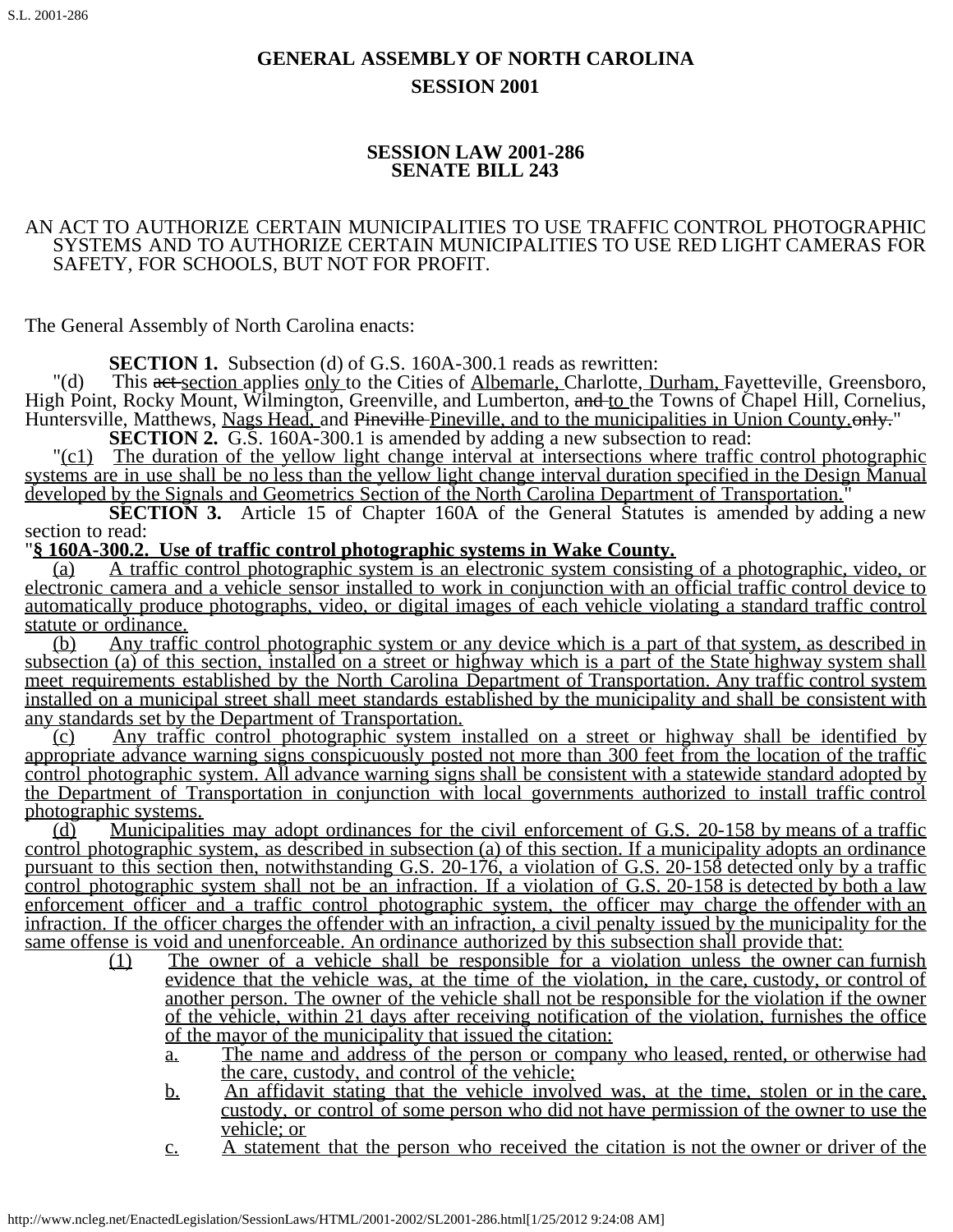vehicle, or that the person who received the citation was not driving a vehicle at the time and location designated in the citation.

- (2) A violation detected by a traffic control photographic system shall be deemed a noncriminal violation for which a civil penalty of fifty dollars (\$50.00) shall be assessed and for which no points authorized by G.S.  $20-16(c)$  shall be assigned to the owner or driver of the vehicle nor insurance points as authorized by G.S. 58-36-65.
- (3) The owner of the vehicle shall be issued a citation that shall be attached to photographic evidence of the violation that identifies the vehicle involved. The citation shall clearly state the manner in which the violation may be challenged. The owner of the vehicle shall comply with the directions on the citation. The citation shall be processed by officials or agents of the municipality and shall be forwarded by personal service or first-class mail to the address given on the motor vehicle registration. If the owner fails to pay the civil penalty or to respond to the citation within the time period specified on the citation, the owner shall have waived the right to contest responsibility for the violation and shall be subject to a civil penalty not to exceed one hundred dollars (\$100.00). The municipality may establish procedures for the collection of these penalties and may enforce the penalties by civil action in the nature of debt.
- (4) The municipality shall establish a nonjudicial administrative hearing process to review objections to citations or penalties issued or assessed under this section. The municipality may establish an appeals panel composed of municipal employees to review objections. If the municipality does not establish an appeals panel composed of municipal employees, the mayor of the municipality shall review and make a final decision on all objections.

(e) The duration of the yellow light change interval at intersections where traffic control photographic systems are in use shall be no less than the yellow light change interval duration specified in the Design Manual developed by the Signals and Geometrics Section of the North Carolina Department of Transportation.

 $(f)$  A municipality enacting an ordinance implementing a traffic control photographic system may enter into a contract with a contractor for the lease, lease-purchase, or purchase of the system. The municipality may enter into only one contract for the lease, lease-purchase, or purchase of the system and the duration of the contract may be for no more than 60 months. After the period specified in the contract has expired, the system shall either be the property of the municipality or the system shall be removed and returned to the contractor.

(g) The clear proceeds from the citations issued pursuant to the ordinance authorized by this section shall be paid to the county school fund. The clear proceeds from the citations shall mean the funds remaining after paying for the lease, lease-purchase, or purchase of the traffic control photographic system; paying a contractor for operating the system; and paying any administrative costs incurred by the municipality related to the use of the system.

(h) This section applies only to the municipalities in Wake County. For purposes of this section, a municipality is in Wake County if fifty-one percent (51%) or more of the land area of the municipality lies within Wake County."

**SECTION 4.** Article 15 of Chapter 160A of the General Statutes is amended by adding a new section to read:

"**§ 160A-300.3. Use of traffic control photographic systems in the City of Concord.**

(a) A traffic control photographic system is an electronic system consisting of a photographic, video, or electronic camera and a vehicle sensor installed to work in conjunction with an official traffic control device to automatically produce photographs, video, or digital images of each vehicle violating a standard traffic control statute or ordinance.

(b) Any traffic control photographic system or any device which is a part of that system, as described in subdivision (a) of this section, installed on a street or highway which is a part of the State highway system shall meet requirements established by the North Carolina Department of Transportation. Any traffic control system installed on a municipal street shall meet standards established by the municipality and shall be consistent with any standards set by the Department of Transportation.

(c) Any traffic control photographic system installed on a street or highway must be identified by appropriate advance warning signs conspicuously posted not more than 300 feet from the location of the traffic control photographic system. All advance warning signs shall be consistent with a statewide standard adopted by the Department of Transportation in conjunction with local governments authorized to install traffic control photographic systems.

(d) Municipalities may adopt ordinances for the civil enforcement of G.S. 20-158 by means of a traffic control photographic system, as described in subsection (a) of this section. Notwithstanding the provisions of G.S. 20-176, in the event that a municipality adopts an ordinance pursuant to this section, a violation of G.S. 20- 158 at a location at which a traffic control photographic system is in operation shall not be an infraction. An ordinance authorized by this subsection shall provide that:

(1) The owner of a vehicle shall be responsible for a violation unless the owner can furnish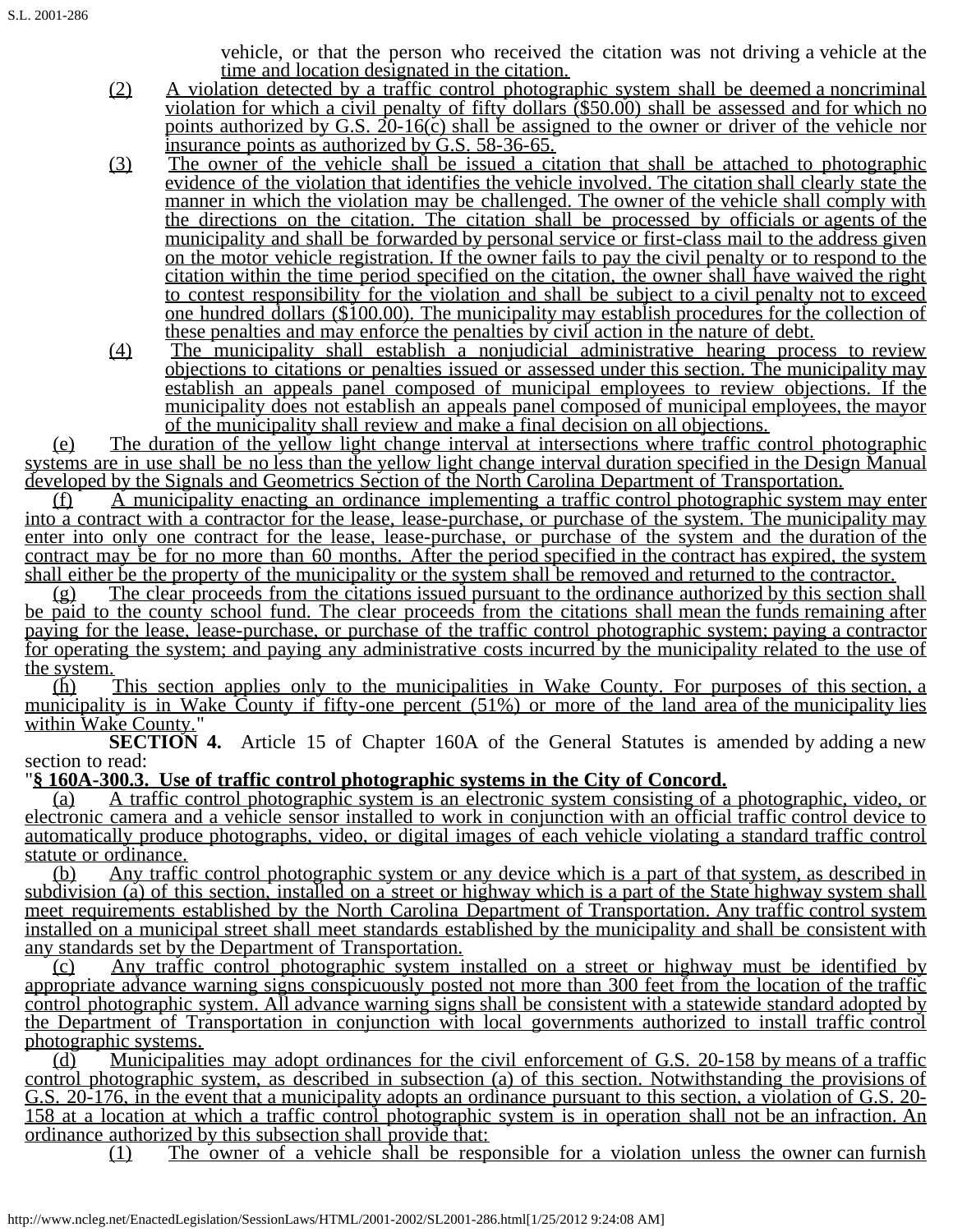evidence that the vehicle was, at the time of the violation, in the care, custody, or control of another person. The owner of the vehicle shall not be responsible for the violation if the owner of the vehicle, within 21 days after notification of the violation, furnishes the officials or agents of the municipality which issued the citation:

- a. The name and address of the person or company who leased, rented, or otherwise had the care, custody, and control of the vehicle; or
- b. An affidavit stating that the vehicle involved was, at the time, stolen or in the care, custody, or control of some person who did not have permission of the owner to use the vehicle.
- (2) A violation detected by a traffic control photographic system shall be deemed a noncriminal violation for which a civil penalty of fifty dollars (\$50.00) shall be assessed, and for which no points authorized by G.S.  $20-16(c)$  shall be assigned to the owner or driver of the vehicle nor insurance points as authorized by G.S. 58-36-65.
- (3) The owner of the vehicle shall be issued a citation which shall clearly state the manner in which the violation may be challenged, and the owner shall comply with the directions on the citation. The citation shall be processed by officials or agents of the municipality and shall be forwarded by personal service or first-class mail to the address given on the motor vehicle registration. If the owner fails to pay the civil penalty or to respond to the citation within the time period specified on the citation, the owner shall have waived the right to contest responsibility for the violation, and shall be subject to a civil penalty not to exceed one hundred dollars (\$100.00). The municipality may establish procedures for the collection of these penalties and may enforce the penalties by civil action in the nature of debt.
- (4) The municipality shall institute a nonjudicial administrative hearing to review objections to citations or penalties issued or assessed under this section.

(e) The duration of the yellow light change interval at intersections where traffic control photographic systems are in use shall be no less than the yellow light change interval duration specified in the Design Manual developed by the Signals and Geometrics Section of the North Carolina Department of Transportation.

(f) The clear proceeds from the citations issued pursuant to the ordinance authorized by this section shall be paid to the county school fund. The clear proceeds from the citations shall mean the funds remaining after paying for the lease, lease-purchase, or purchase of the traffic control photographic system; paying a contractor for operating the system; and paying any administrative costs incurred by the municipality related to the use of

the system.<br>(g) This section applies only to the City of Concord." (g) This section applies only to the City of Concord." **SECTION 5.** This act is effective when it becomes law.

In the General Assembly read three times and ratified this the  $4<sup>th</sup>$  day of July, 2001.

s/ Beverly E. Perdue<br>President of the Senate

s/ James B. Black<br>Speaker of the House of Representatives

 s/ Michael F. Easley Governor

Approved 9:59 a.m. this  $13<sup>th</sup>$  day of July, 2001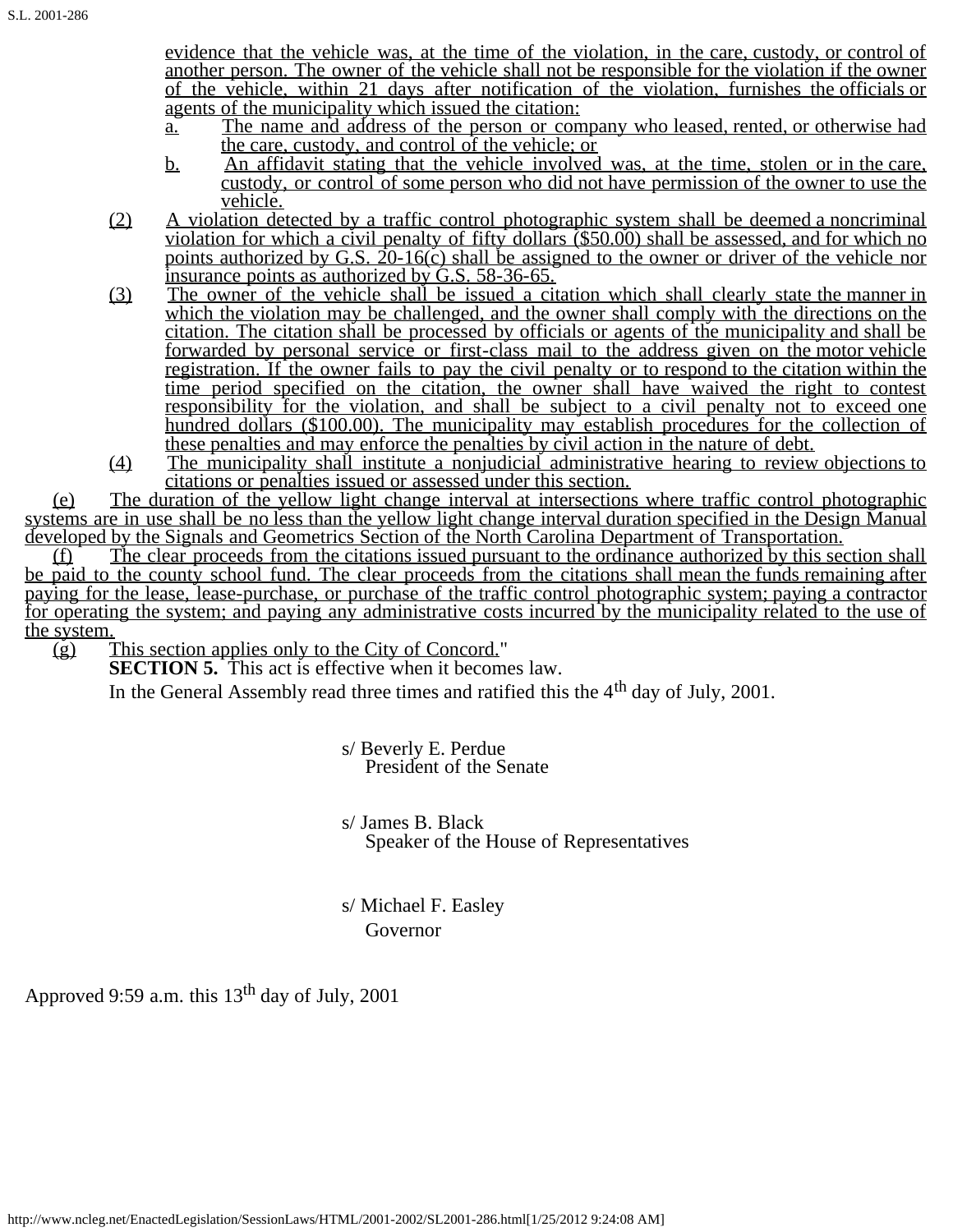# **GENERAL ASSEMBLY OF NORTH CAROLINA SESSION 2003**

## **SESSION LAW 2003-380 HOUSE BILL 786**

## AN ACT TO AMEND LIABILITY RULES THAT APPLY TO CIVIL PARKING, RED LIGHT CAMERA, AND PHOTOGRAPHIC SPEED-MEASURING SYSTEM ENFORCEMENT ACTIONS.

The General Assembly of North Carolina enacts:

**SECTION 1.** G.S. 160A-301 is amended by adding a new subsection to read:<br>"(e) The registered owner of a vehicle that has been leased or rented to another person or company shall not be liable for a violation of an ordinance adopted pursuant to this section if, after receiving notification of the civil violation within 90 days of the date of occurrence, the owner, within 30 days thereafter, files with the officials or agents of the municipality an affidavit including the name and address of the person or company that leased or rented the vehicle. If notification is given to the owner of the vehicle after 90 days have elapsed from the date of the violation, the owner is not required to provide the name and address of the lessee or renter, and the owner shall not be held responsible for the violation.<sup>"</sup><br>**SECTION 2.** G.S. 160A-300.1(c) reads as rewritten:<br>"(c) Municipalities may adopt ordinances for the civil en

Municipalities may adopt ordinances for the civil enforcement of G.S. 20-158 by means of a traffic control photographic system, as described in subsection (a) of this section. Notwithstanding the provisions of G.S. 20-176, in the event that a municipality adopts an ordinance pursuant to this section, a violation of G.S. 20- 158 at a location at which a traffic control photographic system is in operation shall not be an infraction. An ordinance authorized by this subsection shall provide that:

- (1) The owner of a vehicle shall be responsible for a violation unless the owner can furnish evidence that the vehicle was, at the time of the violation, in the care, custody, or control of another person. The owner of the vehicle shall not be responsible for the violation if the owner of the vehicle, within  $2430$  days after notification of the violation, furnishes the officials or agents of the municipality which issued the eitation: citation either of the following:
	- a. An affidavit stating The the name and address of the person or company who leased, rented, or otherwise had the care, custody, and control of the vehicle; or vehicle.
	- b. An affidavit stating that the vehicle involved was, at the time, stolen stolen. The affidavit must be supported with evidence that supports the affidavit, including insurance or police report information. or in the care, custody, or control of some person who did not have permission of the owner to use the vehicle.
- (2) Subdivision (1) of this subsection shall not apply, and the registered owner of the vehicle shall not be responsible for the violation, if notice of the violation is given to the registered owner of the vehicle more than 90 days after the date of the violation.
- $(2)(3)$  A violation detected by a traffic control photographic system shall be deemed a noncriminal violation for which a civil penalty of fifty dollars (\$50.00) shall be assessed, and for which no points authorized by G.S. 20-16(c) shall be assigned to the owner or driver of the vehicle nor insurance points as authorized by G.S. 58-36-65.
- $\left(\frac{3}{4}\right)$  The owner of the vehicle shall be issued a citation which shall clearly state the manner in which the violation may be challenged, and the owner shall comply with the directions on the citation. The citation shall be processed by officials or agents of the municipality and shall be forwarded by personal service or first-class mail to the address given on the motor vehicle registration. If the owner fails to pay the civil penalty or to respond to the citation within the time period specified on the citation, the owner shall have waived the right to contest responsibility for the violation, and shall be subject to a civil penalty not to exceed one hundred dollars (\$100.00). The municipality may establish procedures for the collection of these penalties and may enforce the penalties by civil action in the nature of debt.
- (4)(5) The municipality shall institute a nonjudicial administrative hearing to review objections to citations or penalties issued or assessed under this section."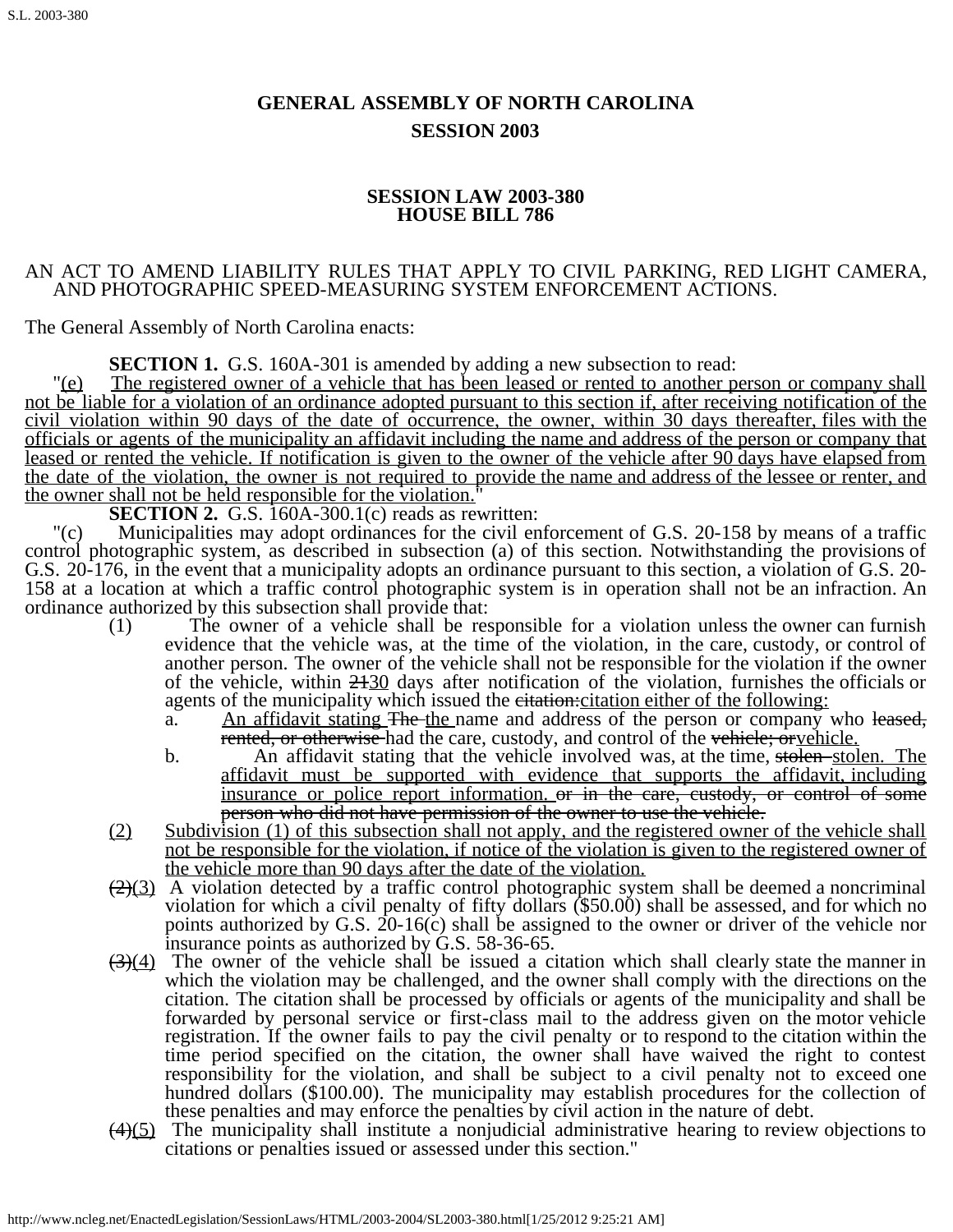**SECTION 3.** G.S. 160A-300.2(d), as enacted by Section 3 of S.L. 2001-286, reads as rewritten:

"(d) Municipalities may adopt ordinances for the civil enforcement of G.S. 20-158 by means of a traffic control photographic system, as described in subsection (a) of this section. If a municipality adopts an ordinance pursuant to this section then, notwithstanding G.S. 20-176, a violation of G.S. 20-158 detected only by a traffic control photographic system shall not be an infraction. If a violation of G.S. 20-158 is detected by both a law enforcement officer and a traffic control photographic system, the officer may charge the offender with an infraction. If the officer charges the offender with an infraction, a civil penalty issued by the municipality for the same offense is void and unenforceable. An ordinance authorized by this subsection shall provide that:

- (1) The owner of a vehicle shall be responsible for a violation unless the owner can furnish evidence that the vehicle was, at the time of the violation, in the care, custody, or control of another person. The owner of the vehicle shall not be responsible for the violation if the owner of the vehicle, within  $2430$  days after receiving notification of the violation, furnishes the office of the mayor of the municipality that issued the eitation: citation any of the following:
	- a. An affidavit stating The the name and address of the person or company who leased, rented, or otherwise had the care, custody, and control of the vehicle; vehicle.
	- b. An affidavit stating that the vehicle involved was, at the time, stolen stolen. The affidavit must be supported with evidence that supports the affidavit, including insurance or police report information, or in the care, custody, or control of some person who did not have permission of the owner to use the vehicle; or
	- c. A statement-An affidavit stating that the person who received the citation is not the owner or driver of the vehicle, or that the person who received the citation was not driving a vehicle at the time and location designated in the citation.
- (2) Subdivision (1) of this subsection shall not apply, and the registered owner of the vehicle shall not be responsible for the violation, if notice of the violation is given to the registered owner of the vehicle more than 90 days after the date of the violation.
- $(2)(3)$  A violation detected by a traffic control photographic system shall be deemed a noncriminal violation for which a civil penalty of fifty dollars (\$50.00) shall be assessed and for which no points authorized by G.S. 20-16(c) shall be assigned to the owner or driver of the vehicle nor insurance points as authorized by G.S. 58-36-65.
- $(3)(4)$  The owner of the vehicle shall be issued a citation that shall be attached to photographic evidence of the violation that identifies the vehicle involved. The citation shall clearly state the manner in which the violation may be challenged. The owner of the vehicle shall comply with the directions on the citation. The citation shall be processed by officials or agents of the municipality and shall be forwarded by personal service or first-class mail to the address given on the motor vehicle registration. If the owner fails to pay the civil penalty or to respond to the citation within the time period specified on the citation, the owner shall have waived the right to contest responsibility for the violation and shall be subject to a civil penalty not to exceed one hundred dollars (\$100.00). The municipality may establish procedures for the collection of these penalties and may enforce the penalties by civil action in the nature of debt.
- $(4)(5)$  The municipality shall establish a nonjudicial administrative hearing process to review objections to citations or penalties issued or assessed under this section. The municipality may establish an appeals panel composed of municipal employees to review objections. If the municipality does not establish an appeals panel composed of municipal employees, the mayor of the municipality shall review and make a final decision on all objections."

**SECTION 4.** G.S. 160A-300.3(d), as enacted by Section 4 of S.L. 2001-286, reads as rewritten:

"(d) Municipalities may adopt ordinances for the civil enforcement of G.S. 20-158 by means of a traffic control photographic system, as described in subsection (a) of this section. Notwithstanding the provisions of G.S. 20-176, in the event that a municipality adopts an ordinance pursuant to this section, a violation of G.S. 20- 158 at a location at which a traffic control photographic system is in operation shall not be an infraction. An ordinance authorized by this subsection shall provide that:

- (1) The owner of a vehicle shall be responsible for a violation unless the owner can furnish evidence that the vehicle was, at the time of the violation, in the care, custody, or control of another person. The owner of the vehicle shall not be responsible for the violation if the owner of the vehicle, within 2130 days after notification of the violation, furnishes the officials or agents of the municipality which issued the eitation: citation either of the following:
	- a. An affidavit stating The the name and address of the person or company who leased, rented, or otherwise had the care, custody, and control of the vehicle; or vehicle.
	- b. An affidavit stating that the vehicle involved was, at the time, stolen stolen. The affidavit must be supported with evidence that supports the affidavit, including insurance or police report information, or in the care, custody, or control of some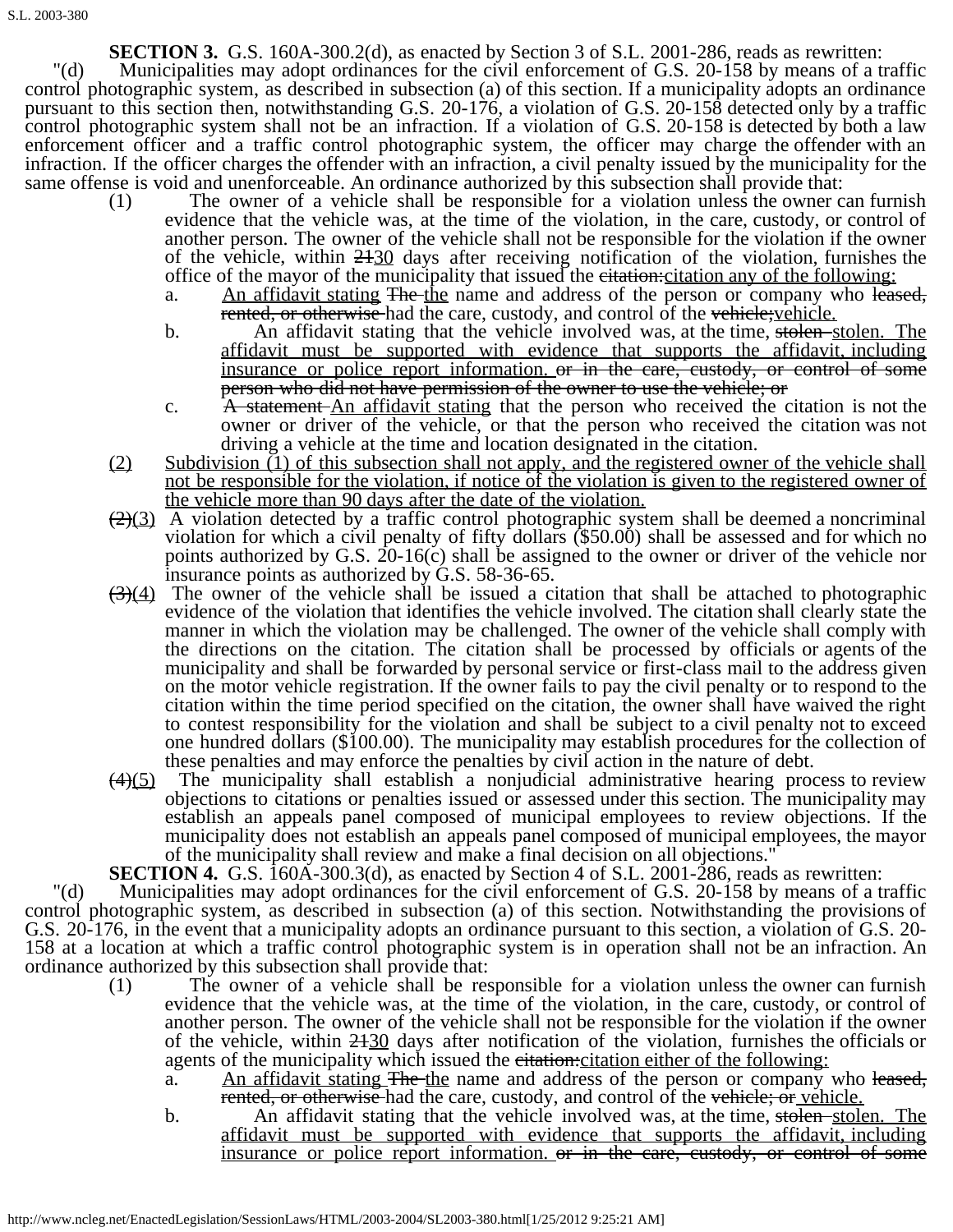person who did not have permission of the owner to use the vehicle.

- (2) Subdivision (1) of this subsection shall not apply, and the registered owner of the vehicle shall not be responsible for the violation, if notice of the violation is given to the registered owner of the vehicle more than 90 days after the date of the violation.
- $(2)(3)$  A violation detected by a traffic control photographic system shall be deemed a noncriminal violation for which a civil penalty of fifty dollars (\$50.00) shall be assessed, and for which no points authorized by G.S. 20-16(c) shall be assigned to the owner or driver of the vehicle nor insurance points as authorized by G.S. 58-36-65.
- $(3)(4)$  The owner of the vehicle shall be issued a citation which shall clearly state the manner in which the violation may be challenged, and the owner shall comply with the directions on the citation. The citation shall be processed by officials or agents of the municipality and shall be forwarded by personal service or first-class mail to the address given on the motor vehicle registration. If the owner fails to pay the civil penalty or to respond to the citation within the time period specified on the citation, the owner shall have waived the right to contest responsibility for the violation, and shall be subject to a civil penalty not to exceed one hundred dollars (\$100.00). The municipality may establish procedures for the collection of these penalties and may enforce the penalties by civil action in the nature of debt.
- $(4)(5)$  The municipality shall institute a nonjudicial administrative hearing to review objections to citations or penalties issued or assessed under this section."
- **SECTION 5.** G.S. 160A-300.4(e), as enacted by S.L. 2003-280, reads as rewritten:

"(e) A municipality may adopt ordinances for the civil enforcement of G.S. 20-141 and G.S. 20-141.1 by means of a photographic speed-measuring system. Notwithstanding the provisions of G.S. 20-141, 20-141.1, and 20-176, in the event that a municipality adopts an ordinance pursuant to this section, a violation of G.S. 20-141 or G.S. 20-141.1 detected by a photographic speed-measuring system shall not be an infraction or misdemeanor. An ordinance authorized by this subsection shall provide that:

- (1) The owner of a vehicle shall be responsible for a violation unless the owner can furnish evidence that the vehicle was, at the time of the violation, in the care, custody, or control of another person. The owner of the vehicle shall not be responsible for the violation if the owner of the vehicle furnishes, within  $2430$  days of notification of the violation, to the officials or agents of the municipality that issued the citation either of the following:
	- a. The An affidavit stating the name and address of the person or company who leased, rented, or otherwise had the care, custody, or control of the vehicle.
	- b. An affidavit stating that the vehicle involved was, at the time of the violation, stolen stolen. The affidavit must be supported with evidence that supports the affidavit, including insurance or police report information, or in the care, custody, or control of some person who did not have permission of the owner to use the vehicle.
- (2) Subdivision (1) of this subsection shall not apply, and the registered owner of the vehicle shall not be responsible for the violation, if notice of the violation is given to the registered owner of the vehicle more than 90 days after the date of the violation.
- $(2)(3)$  A violation detected by a photographic speed-measuring system shall be deemed a noncriminal violation for which a civil penalty of fifty dollars (\$50.00) shall be assessed and for which no points authorized by G.S. 20-16(c) or G.S. 58-36-65 shall be assigned to the owner or driver of the vehicle.
- $\left(\frac{3}{4}\right)$  The owner of the vehicle shall be issued a citation, written in both English and Spanish, clearly stating the manner in which the violation may be challenged and containing both a street address within the municipality and a local or toll-free telephone number at which the owner may challenge the citation. The citation shall be processed by officials or agents of the municipality and shall be forwarded by personal service or certified mail to the address given on the motor vehicle registration. If the owner fails to pay the civil penalty or to respond to the citation within the time period specified on the citation, the owner shall have waived the right to contest responsibility for the violation and shall be subject to an additional penalty not to exceed fifty dollars (\$50.00). The municipality may establish procedures for the collection of these penalties and may recover the penalties by civil action in the nature of debt.
- $(4)(5)$  The municipality shall provide a nonjudicial administrative hearing process to review objections to citations or penalties issued or assessed under this section. The administrative hearing process shall include methods for challenging the violation or penalty either in person, at the street address provided on the citation, or through the telephone, at the telephone number provided on the citation. The municipality shall ensure that a Spanish-speaking person is available both at the street address and through the telephone number to assist Spanishspeaking persons. An administrative hearing decision shall be subject to review by the superior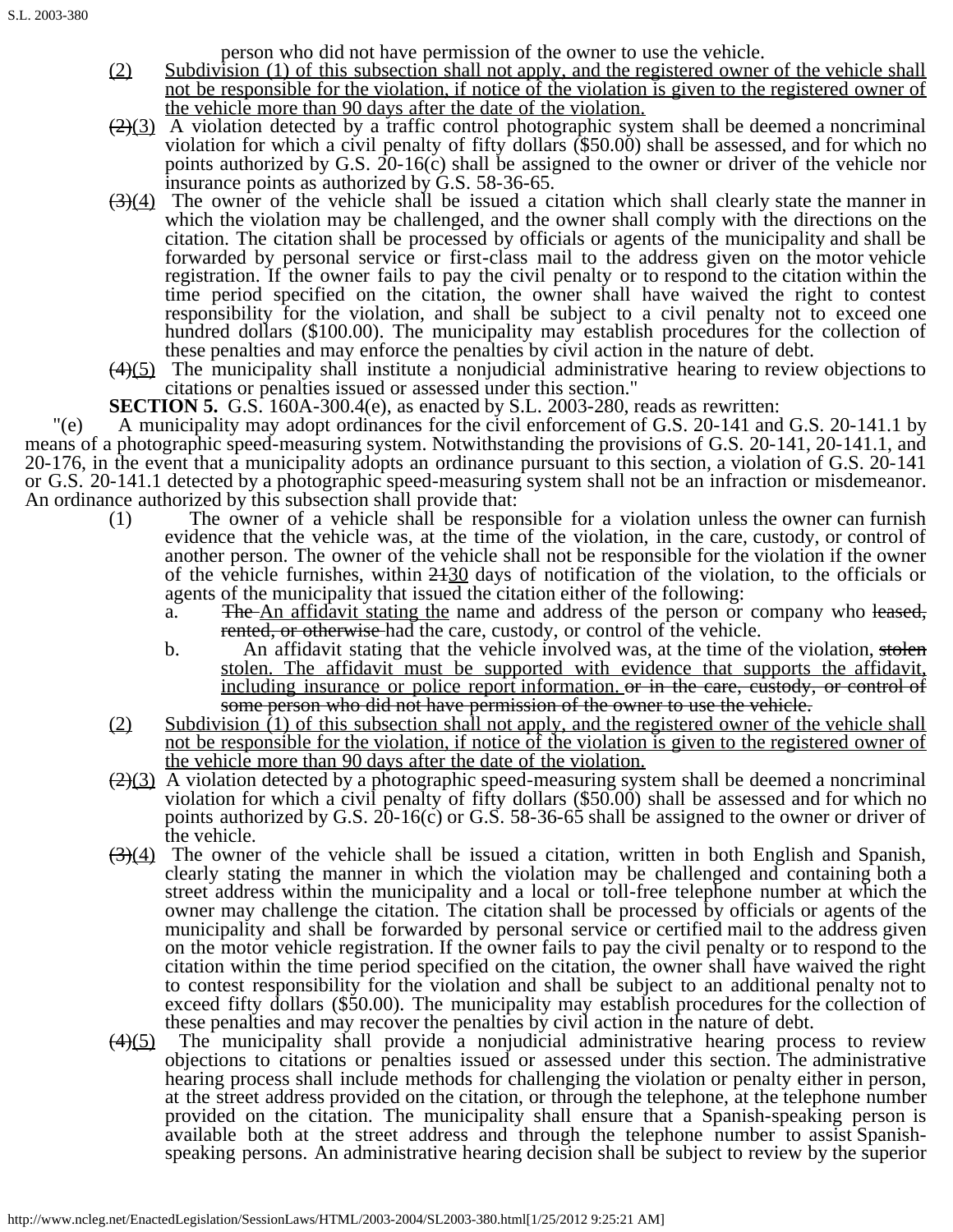court by proceedings in the nature of certiorari. Any petition for review by the superior court shall be filed with the clerk of superior court within 30 days after the administrative hearing decision.

 $\left(\frac{5}{6}\right)$  The clear proceeds from the citations issued pursuant to the ordinance authorized by this section shall be paid to the county school fund. The clear proceeds from the citations shall mean the funds remaining after paying for the lease, lease-purchase, or purchase of the photographic speed-measuring system; paying for operation of the system, either by the municipality or by a contractor; paying for a program to provide public awareness of the system; and paying any administrative costs incurred by the municipality related to the use of the system."

**SECTION 6.** This act is effective when it becomes law. Section 5 of this act expires June 30, 2006. In the General Assembly read three times and ratified this the 19<sup>th</sup> day of July, 2003.

s/ Beverly E. Perdue<br>President of the Senate

s/ James B. Black<br>Speaker of the House of Representatives

s/ Michael F. Easley Governor

Approved 11:20 a.m. this  $1<sup>st</sup>$  day of August, 2003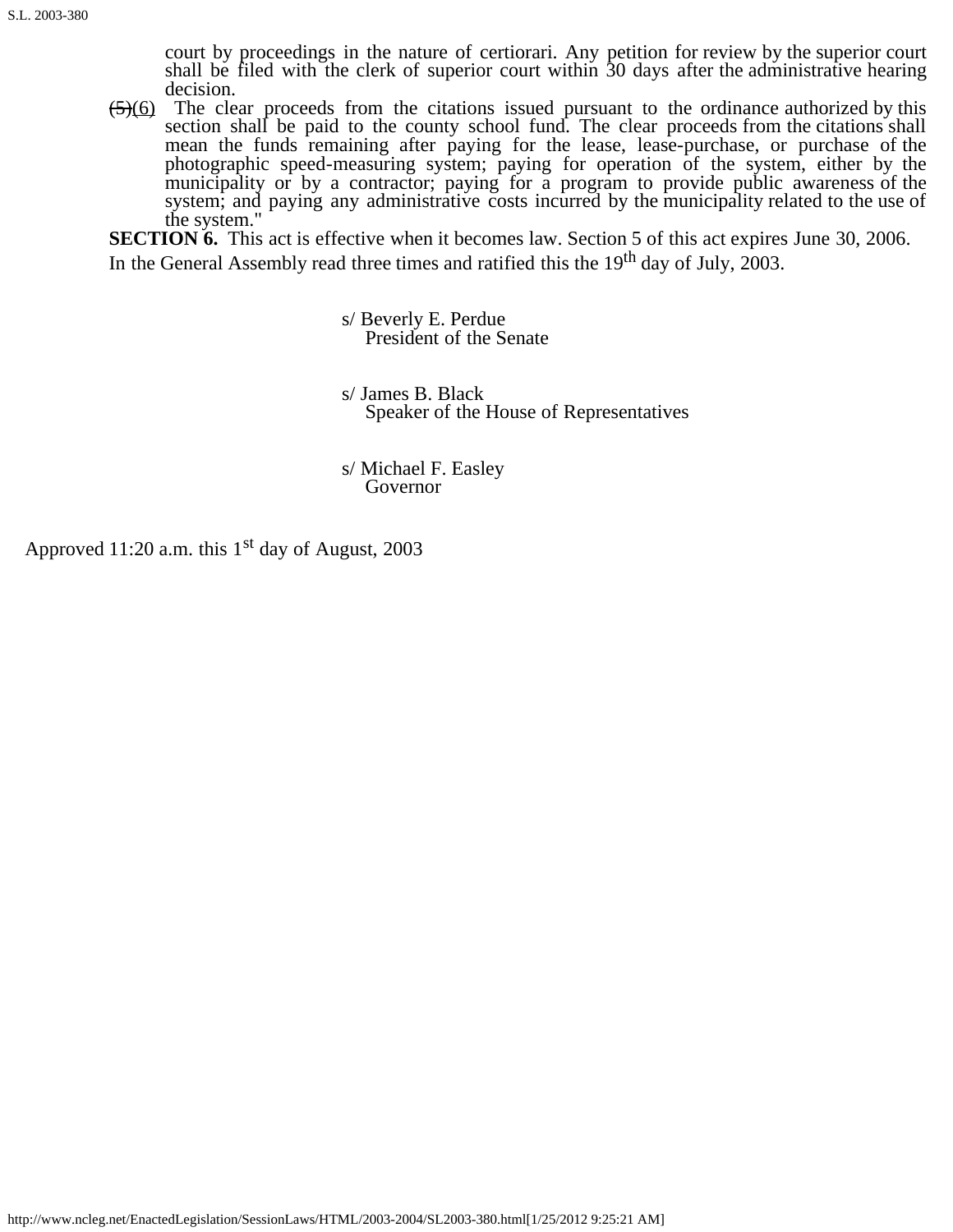# **GENERAL ASSEMBLY OF NORTH CAROLINA SESSION 2003**

## **SESSION LAW 2004-141 SENATE BILL 1078**

# AN ACT TO AMEND THE VEHICLE CONTROL SIGN AND SIGNAL LAW.

The General Assembly of North Carolina enacts:

**SECTION 1.** G.S. 20-158(a)(3) reads as rewritten:

"(3) At intersections and other appropriate places, by erecting or installing steady-beam stoplights traffic signals and other traffic control devices, signs, or signals. All steady-beam stoplights traffic signals emitting alternate red and green lights shall be arranged so that the red light in vertical-arranged signal faces shall appear at the top of the signaling unit and the green light shall appear at the bottom of the signaling unit above, and in horizontal-arranged signal faces shall appear to the left of all yellow and green lights."<br>**SECTION 2.** G.S. 20-158(b)(2) reads as rewritten:<br>"(2) Vehicles facing a red light controlling traffic po

Vehicles facing a red light controlling traffic passing straight through approaching an intersection from a steady or strobe beam stoplight with a steady-beam traffic signal shall not enter the intersection while the steady or strobe beam stoplight traffic signal is emitting  $a$ -the red light controlling traffic passing straight through an intersection; light; provided that, except where prohibited by an appropriate sign, vehicular traffic facing a red light controlling traffic passing straight through approaching an intersection, after coming to a complete stop at the intersection, may enter the intersection to make a right turn but such vehicle shall yield the right-of-way to pedestrians and to other traffic using the intersection. When the stoplight traffic signal is emitting a steady yellow circular light on a traffic signal controlling traffic passing straight throughapproaching an intersection or a steady yellow arrow light on a traffic signal controlling traffic turning at an intersection, vehicles facing the yellow light are warned that the related green light is being terminated or a red light will be immediately forthcoming. When the stoplight traffic signal is emitting a steady green light, vehicles may proceed with due care through the intersection subject to the rights of pedestrians and other vehicles as may otherwise be provided by law."

**SECTION 3.** G.S. 160A-300.2(e), as enacted by Section 3 of S.L. 2001-286, reads as rewritten:

"(e) The duration of the yellow light change interval at intersections where traffic control photographic systems are in use shall be no less than the yellow light change interval duration specified in the Design Manual developed by the Signals and Geometrics Section of the North Carolina Department of Transportation.on the traffic signal plan of record signed and sealed by a licensed North Carolina Professional Engineer in accordance with Chapter 89C of the General Statutes, and shall be in full conformance with the requirements of the Manual on Uniform Traffic Control Devices." **SECTION 4.** G.S. 160A-300.3(e), as enacted by Section 3 of S.L. 2001-286, reads as rewritten:

"(e) The duration of the yellow light change interval at intersections where traffic control photographic systems are in use shall be no less than the yellow light change interval duration specified in the Design Manual developed by the Signals and Geometrics Section of the North Carolina Department of Transportation.on the traffic signal plan of record signed and sealed by a licensed North Carolina Professional Engineer in accordance with Chapter 89C of the General Statutes, and shall be in full conformance with the requirements of the Manual on Uniform Traffic Control Devices."**SECTION 5.** This act becomes effective July 1, 2004.

In the General Assembly read three times and ratified this the  $12<sup>th</sup>$  day of July, 2004.

s/ Beverly E. Perdue<br>President of the Senate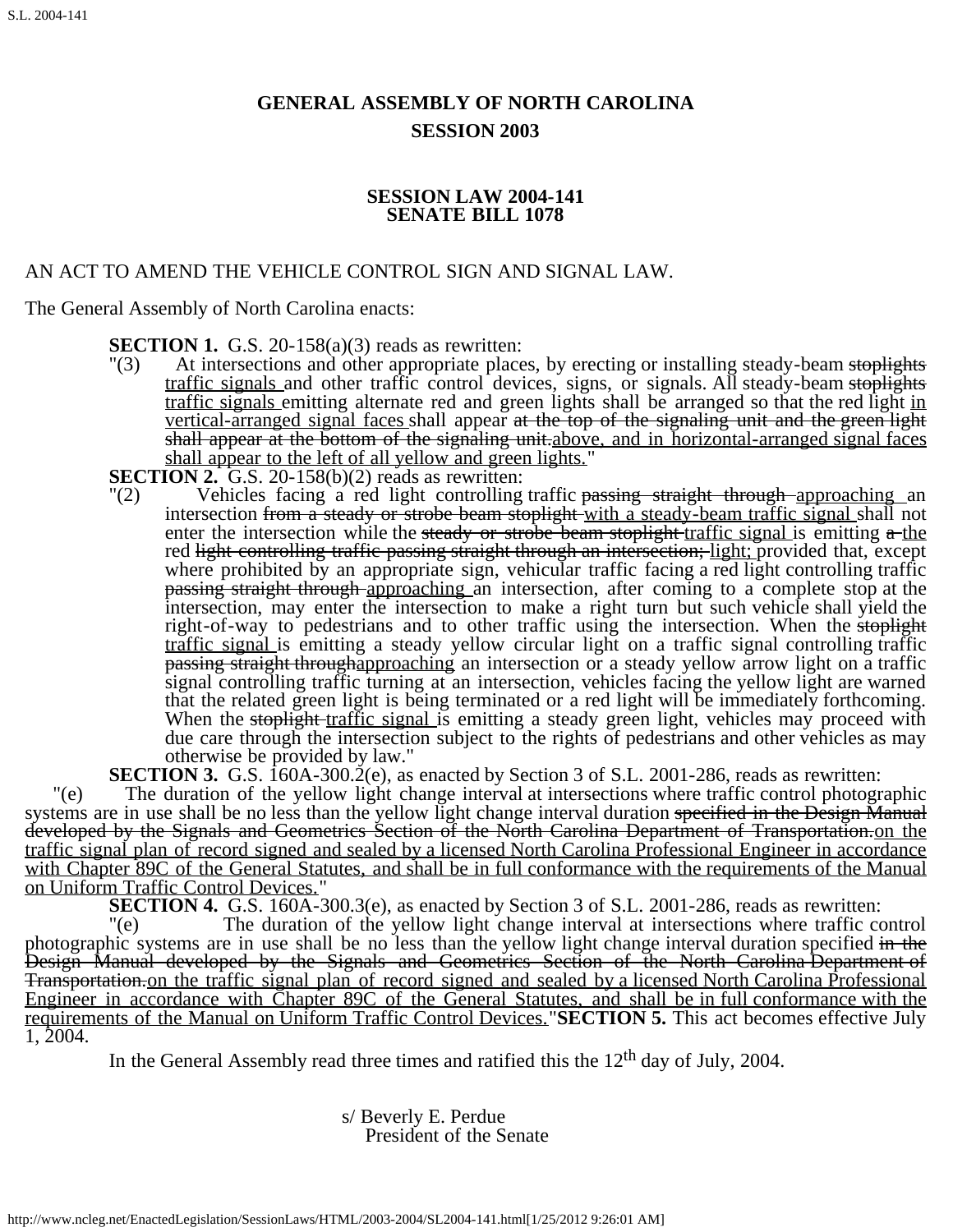s/ Richard T. Morgan<br>Speaker of the House of Representatives

s/ Michael F. Easley Governor

Approved 12:23 p.m. this 29<sup>th</sup> day of July, 2004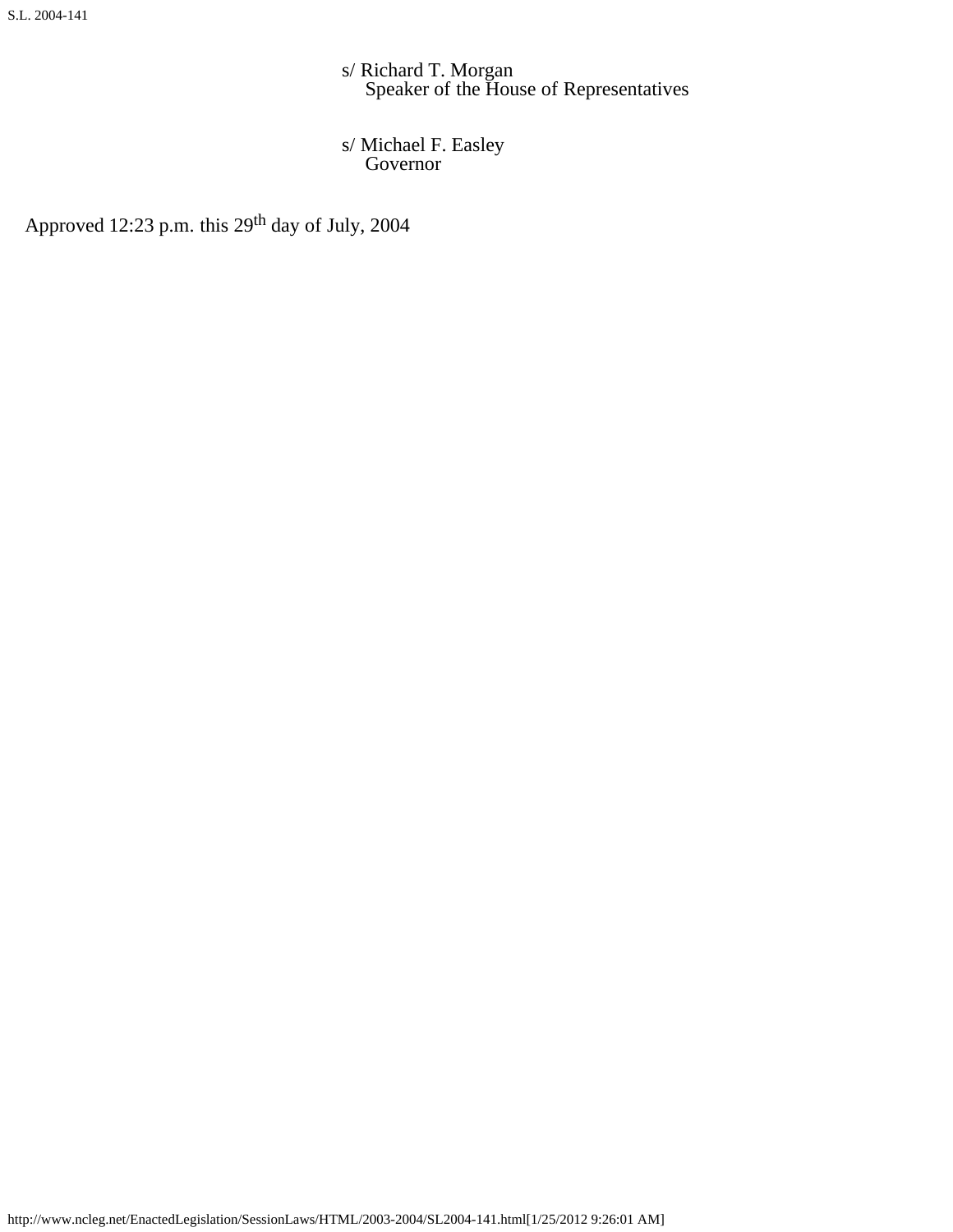# **GENERAL ASSEMBLY OF NORTH CAROLINA SESSION 2009**

#### **SESSION LAW 2010-132 HOUSE BILL 1729**

#### AN ACT TO MAKE VARIOUS CHANGES TO THE MOTOR VEHICLE LAWS.

The General Assembly of North Carolina enacts:

#### **SECTION 1.** G.S. 20-7(f) reads as rewritten:

"(f) Duration and Renewal of Licenses. – Drivers licenses shall be issued and renewed pursuant to the provisions of this subsection:

- (1) Duration of license for persons under age 18. A full provisional license issued to a person under the age of 18 expires on the person's twenty-first birthday.
- (2) Duration of original license for persons at least 18 years of age or older. A drivers license issued to a person at least 18 years old but less than 54 years old expires on the birthday of the licensee in the eighth year after issuance. A drivers license issued to a person at least 54 years old expires on the birthday of the licensee in the fifth year after issuance. A commercial drivers license expires on the birthday of the licensee in the fifth year after issuance. A commercial drivers license that has a vehicles carrying passengers (P) and school bus (S) endorsement issued pursuant to G.S. 20-37.16 shall expire on the birth date of the licensee three years after the date of expires on the birthday of the licensee in the third year after issuance, if the licensee is certified to drive a school bus in North Carolina.
- (2a) Duration of renewed licenses. A renewed drivers license that was issued by the Division to a person at least 18 years old but less than 54 years old expires eight years after the expiration date of the license that is renewed. A renewed drivers license that was issued by the Division to a person at least 54 years old expires five years after the expiration date of the license that is renewed. A renewed commercial drivers license expires five years after the expiration date of the license that is renewed.<br>
(3) Duration of license for certain other drivers. – The durations listed in
- subdivisions (1), (2) and (2a) of this subsection are valid unless the Division determines that a license of shorter duration should be issued when the applicant holds valid documentation issued by, or under the authority of, the United States government that demonstrates the applicant's legal presence of limited duration in the United States. In no event shall a license of limited duration expire later than the expiration of the authorization for the applicant's legal presence in the United States.
- (3a) When to renew. A person may apply to the Division to renew a license during the 180-day period before the license expires. The Division may not accept an application for renewal made before the 180-day period begins.
- (3b) Renewal for certain members of the Armed Forces and reserve components of the Armed Forces.
	- a. The Division may renew a drivers license, without limitation on the period of time before the license expires, if the person applying for renewal is a member of the Armed Forces or of a reserve component of the Armed Forces of the United States and provides orders that place the member on active duty and duty station outside this State.
	- b. A person who is a member of a reserve component of the Armed Forces of the United States whose license bears an expiration date that occurred while the person was on active duty outside this State

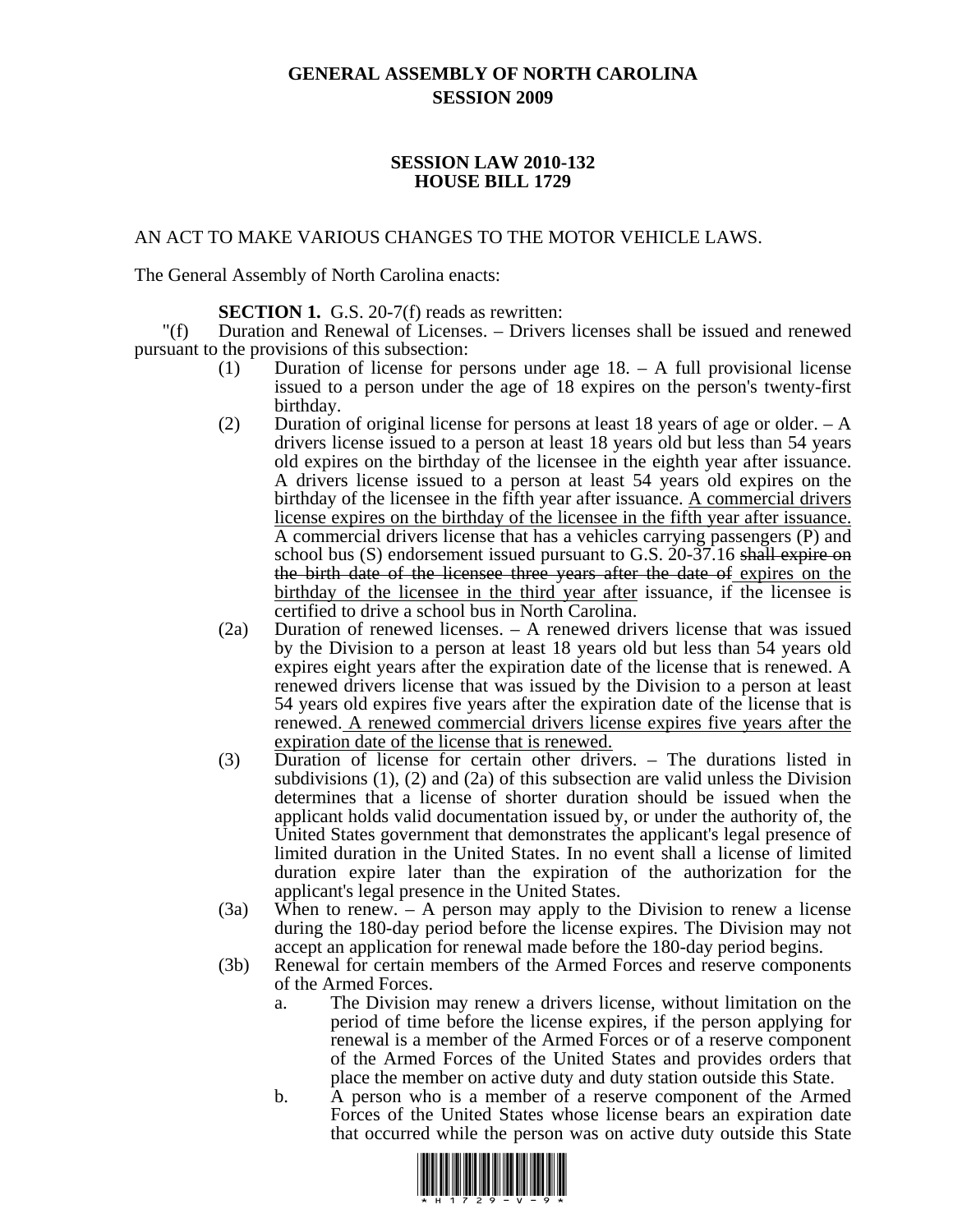shall be considered to have a valid license until 60 days after the date of release from active duty upon showing proof of the release date, unless the license was rescinded, revoked, or otherwise invalidated under some other provision of law. Notwithstanding the provisions of this sub-subdivision, no license shall be considered valid more than 18 months after the date of expiration.

- (4) Renewal by mail. The Division may renew by mail a drivers license issued by the Division to a person who meets any of the following descriptions:
	- a. Is a member of the Armed Forces or a reserve component of the Armed Forces of the United States serving on active duty and is stationed outside this State.
	- b. Is a resident of this State and has been residing outside the State for at least 30 continuous days.

When renewing a license by mail, the Division may waive the examination that would otherwise be required for the renewal and may impose any conditions it finds advisable. A license renewed by mail is a temporary license that expires 60 days after the person to whom it is issued returns to this State.

(5) License to be sent by mail. – The Division shall issue to the applicant a temporary driving certificate valid for 20 days, unless the applicant is applying for renewal by mail under subdivision (4) of this subsection. The temporary driving certificate shall be valid for driving purposes only and shall not be valid for identification purposes. The Division shall produce the applicant's drivers license at a central location and send it to the applicant by first-class mail at the residence address provided by the applicant, unless the applicant is ineligible for mail delivery by the United States Postal Service at the applicant's residence. If the United States Postal Service documents that it does not deliver to the residential address provided by the applicant, and the Division has verified the applicant's residential address by other means, the Division may mail the drivers license to the post office box provided by the applicant. Applicants whose only mailing address prior to July 1, 2008, was a post office box in this State may continue to receive their license at that post office box, provided the applicant's residential address has been verified by the Division."

#### **SECTION 2.** G.S. 20-63(b) reads as rewritten:

"(b) Every license plate shall have displayed upon itmust display the registration number assigned to the vehicle for which it is issued, the name of the State of North Carolina, which may be abbreviated, and the year number for which it is issued or the date of expiration. A plate issued for a commercial vehicle, as defined in G.S. 20-4.2(1), and weighing 26,001 pounds or more, must bear the word "commercial," unless the plate is a special registration plate authorized in G.S. 20-79.4 or the commercial vehicle is a trailer or is licensed for 6,000 pounds or less. The plate issued for vehicles licensed for 7,000 pounds through 26,000 pounds must bear the word "weighted". "weighted," unless the plate is a special registration plate authorized in G.S. 20-79.4.

Except as otherwise provided in this subsection, a registration plate issued by the Division for a private passenger vehicle or for a private hauler vehicle licensed for 6,000 pounds or less shall be a "First in Flight" plate. A "First in Flight" plate shall have the words "First in Flight" printed at the top of the plate above all other letters and numerals. The background of the plate shall depict the Wright Brothers biplane flying over Kitty Hawk Beach, with the plane flying slightly upward and to the right. The following special registration plates do not have to be a "First in Flight" plate. The design of the plates that are not "First in Flight" plates must be approved by the Division and the State Highway Patrol for clarity and ease of identification.

- (1) Friends of the Great Smoky Mountains National Park.<br>
(2) Rocky Mountain Elk Foundation.
	- Rocky Mountain Elk Foundation.
	-
	- (3) Blue Ridge Parkway Foundation.<br>(4) Friends of the Appalachian Trail. Friends of the Appalachian Trail.
	- (5) NC Coastal Federation.<br>(6) In God We Trust.
- In God We Trust.
- (7) Stock Car Racing Theme.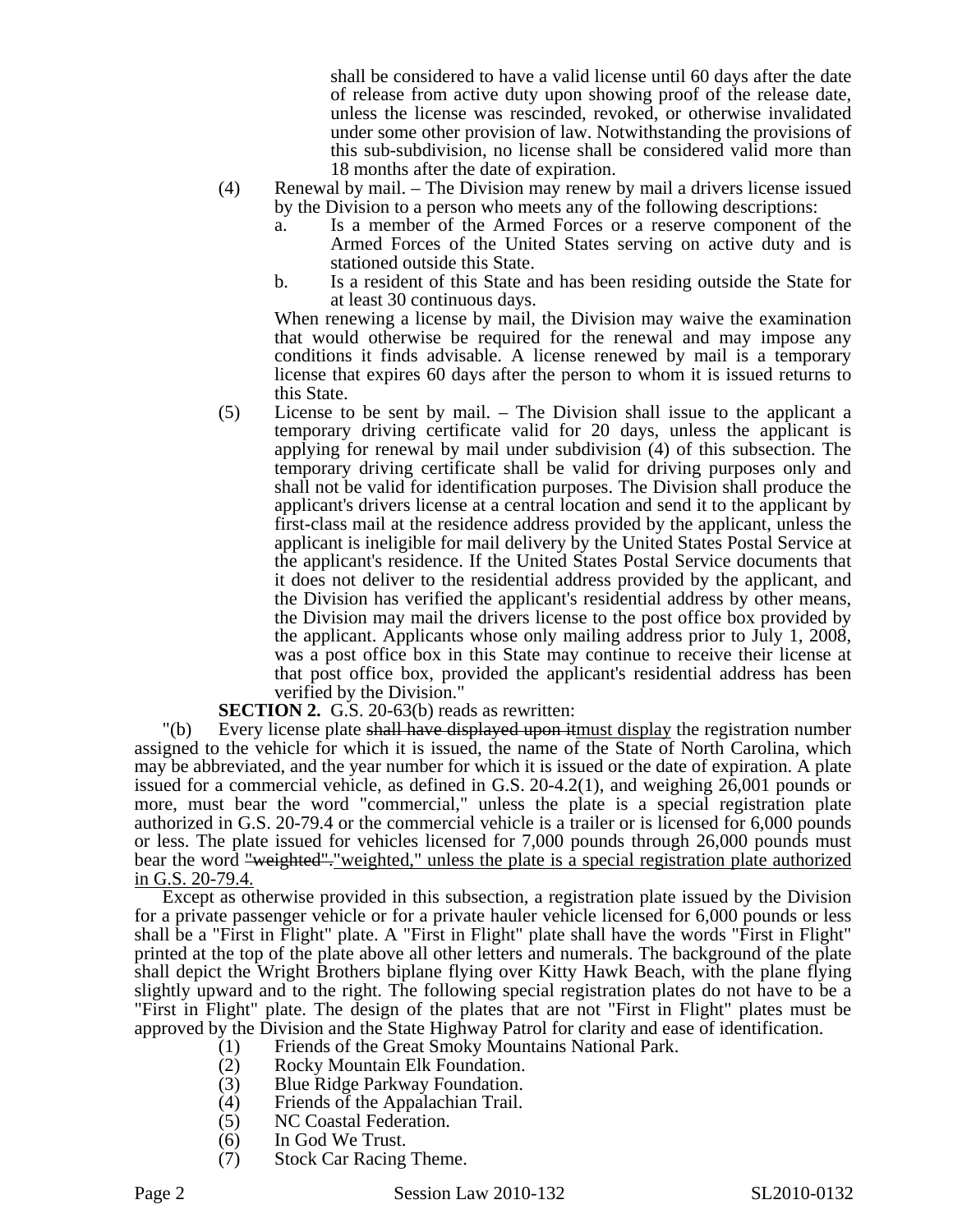- (8) Buddy Pelletier Surfing Foundation.
- (9) Guilford Battleground Company.
- (10) National Wild Turkey Federation.
- (11) North Carolina Aquarium Society.
- (12) First in Forestry.
- (13) North Carolina Wildlife Habitat Foundation.
- (14) NC Trout Unlimited.
- (15) Ducks Unlimited.
- (16) Lung Cancer Research.
- (17) NC State Parks.
- (18) Support Our Troops.<br>(19) US Equine Rescue L
- (19) US Equine Rescue League.<br>(20) Fox Hunting.
- (20) Fox Hunting.<br>(21) Back Country
- Back Country Horsemen of North Carolina.
- (22) Hospice Care.<br>(23) Home Care an
- Home Care and Hospice.
- (24) NC Tennis Foundation.
- (25) AIDS Awareness."

**SECTION 3.** G.S. 20-63(g) reads as rewritten:

"(g) Alteration, Disguise, or Concealment of Numbers. – Any operator of a motor vehicle who shall willfully mutilate, bend, twist, cover or cause to be covered or partially covered by any bumper, light, spare tire, tire rack, strap, or other device, or who shall paint, enamel, emboss, stamp, print, perforate, or alter or add to or cut off any part or portion of a registration plate or the figures or letters thereon, or who shall place or deposit or cause to be placed or deposited any oil, grease, or other substance upon such registration plates for the purpose of making dust adhere thereto, or who shall deface, disfigure, change, or attempt to change any letter or figure thereon, or who shall display a number plate in other than a horizontal upright position, shall be guilty of a Class 2 misdemeanor. Any operator of a motor vehicle who shall willfully cover or cause to be covered any part or portion of a registration plate or the figures or letters thereon by any device designed or intended to prevent or interfere with the taking of a clear photograph of a registration plate by a traffic control or toll collection system using cameras commits an infraction and shall be fined-penalized under G.S. 14-3.1. Any operator of a motor vehicle who shall otherwise intentionally cover any number or registration renewal sticker on a registration plate with any material that makes the number or registration renewal sticker illegible commits an infraction and shall be fined penalized under G.S. 14-3.1. Any operator of a motor vehicle who covers any registration plate with any frame or transparent clear or color-tinted cover that makes a number or letter on the plate, the State name on the plate, or a number or month on the registration renewal sticker on the plate illegible commits an infraction and shall be penalized under G.S.  $14-3.1$ . Any operator of a motor vehicle who covers the State name, year sticker, or month sticker on a registration plate with a license plate frame commits an infraction and shall be fined under G.S. 14-3.1. Nothing in this subsection shall prohibit the use of transparent covers that do not prevent or interfere with the taking of a clear photograph of a registration plate by a traffic control or toll collection system using cameras."

**SECTION 4.** G.S. 20-64.2 is repealed.

**SECTION 5.** G.S. 20-79 reads as rewritten:

#### "**§ 20-79. Dealer license plates.**

(a) How to Get a Dealer Plate. – The Division may issue a person licensed under Article 12 of this Chapter the appropriate classification of dealer license plate. A person eligible for a dealer license plate may obtain one by filing an application with the Division and paying the required fee. An application must be filed on a form provided by the Division. The required fee is the amount set by G.S. 20-87(7).

(b) Number of Plates. – A dealer who was licensed under Article 12 of this Chapter for the previous 12-month period ending December 31 may obtain the number of dealer license plates allowed by the following table; the number allowed is based on the number of motor vehicles the dealer sold during the relevant 12-month period and the average number of qualifying sales representatives the dealer employed during that same 12-month period:

Vehicles Sold In Relevant Maximum Number of Plates

SL2010-0132 **Session Law 2010-132** Page 3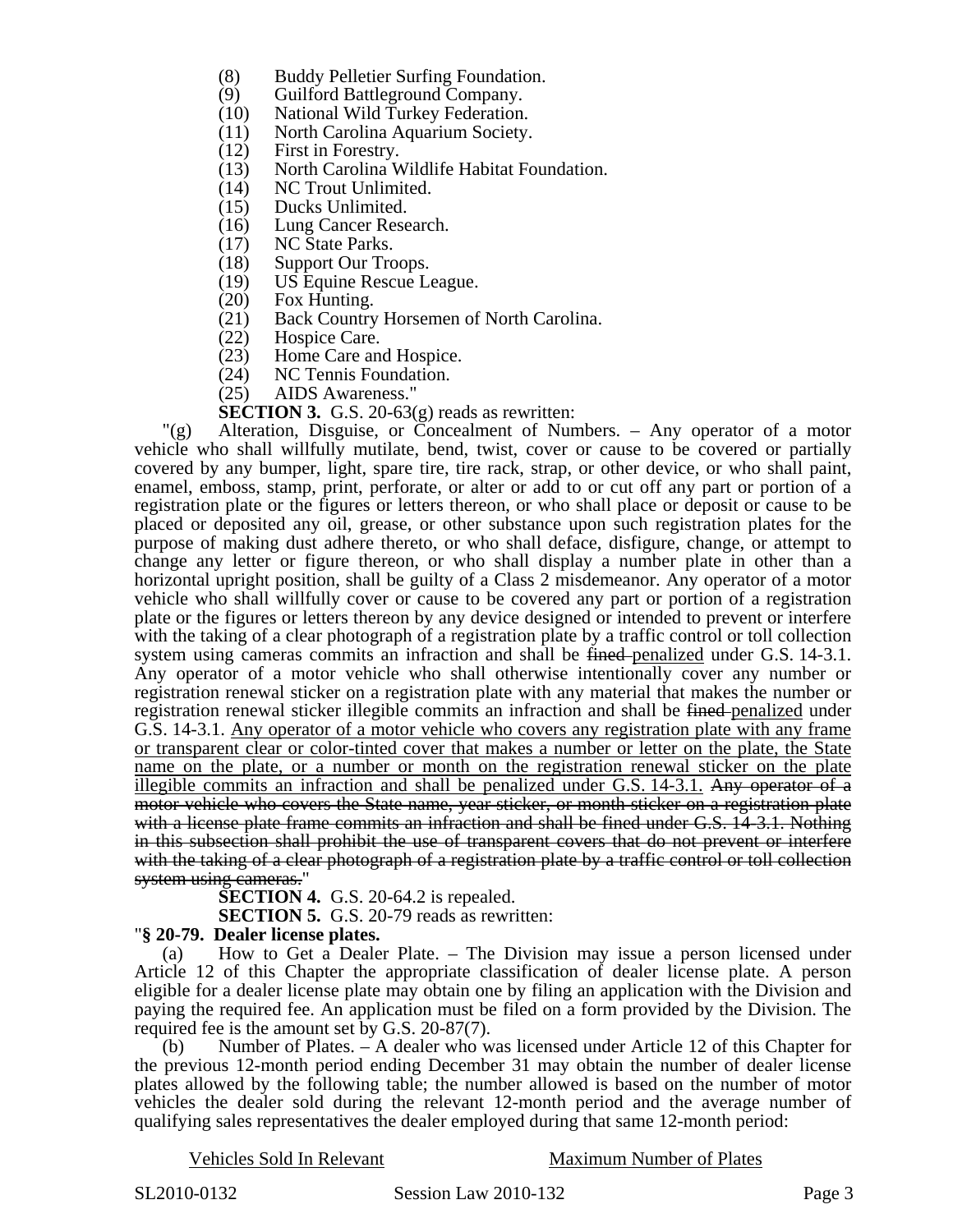12-Month Period Fewer than 12<br>At least 12 but less than 25<br>At least 25 but less than 37<br>57 At least  $12$  but less than  $25$ At least 25 but less than 37 At least 37 but less than  $49 \t\t 68$ 

49 or more At least  $-6$  8, but no more than  $-4$  5 times the average number of qualifying sales representatives employed by the dealer during the relevant 12-month period.

A dealer who was not licensed under Article 12 of this Chapter for part or all of the previous 12-month period ending December 31 may obtain the number of dealer license plates that equals four times the number of qualifying sales representatives employed by the dealer on the date the dealer files the application. A "qualifying sales representative" is a sales representative who works for the dealer at least 25 hours a week on a regular basis and is compensated by the dealer for this work.

A dealer who sold fewer than 49 motor vehicles the previous 12-month period ending December 31 but has sold at least that number since January 1 may apply for additional dealer license plates at any time. The maximum number of dealer license plates the dealer may obtain is the number the dealer could have obtained if the dealer had sold at least 49 motor vehicles in the previous 12-month period ending December 31.

A dealer who applies for a dealer license plate must certify to the Division the number of motor vehicles the dealer sold in the relevant period. Making a material misstatement in an application for a dealer license plate is grounds for the denial, suspension, or revocation of a dealer's license under G.S. 20-294.

A dealer engaged in the alteration and sale of specialty vehicles may apply for up to two dealer plates in addition to the number of dealer plates that the dealer would otherwise be entitled to under this section.

This subsection does not apply to manufacturers licensed under Article 12 of this Chapter.

(c) Form and Duration. – A dealer license plate is subject to G.S. 20-63, except for the requirement that the plate display the registration number of a motor vehicle and the requirement that the plate be a "First in Flight" plate. A dealer license plate must have a distinguishing symbol identifying the plate as a dealer license plate. The symbol may vary depending upon the classification of dealer license plate issued. The Division must provide suitably reduced sized license plates for motorcycle dealers and manufacturers.

A dealer license plate is issued for a period of one year. The Division shall vary the expiration dates of dealer registration renewals so that an approximately equal number expires at the end of each month, quarter, or other period consisting of one or more months. A dealer license plate may be transferred from one vehicle to another. When the Division issues a dealer plate, it may issue a registration that expires at the end of any monthly interval. When one of the following occurs, a dealer must surrender to the Division all dealer license plates issued to the dealer:

- (1) The dealer surrenders the license issued to the dealer under Article 12 of this Chapter.
- (2) The Division suspends or revokes the license issued to the dealer under Article 12 of this Chapter.
- (3) The Division rescinds the dealer license plates because of a violation of the restrictions on the use of a dealer license plate.

To obtain a dealer license plate after it has been surrendered, the dealer must file a new application for a dealer license plate and pay the required fee for the plate.

Restrictions on Use. – A dealer license plate may be displayed only on a motor vehicle that meets all of the following requirements:

- (1) Is part of the inventory of the dealer.
- (2) Is not consigned to the dealer.
- (3) Is covered by liability insurance that meets the requirements of Article 9A of this Chapter.
- (4) Is not used by the dealer in another business in which the dealer is engaged.<br>(5) Is driven on a highway by a person who meets one of the following
- Is driven on a highway by a person who meets one of the following descriptions:

Page 4 Session Law 2010-132 SL2010-0132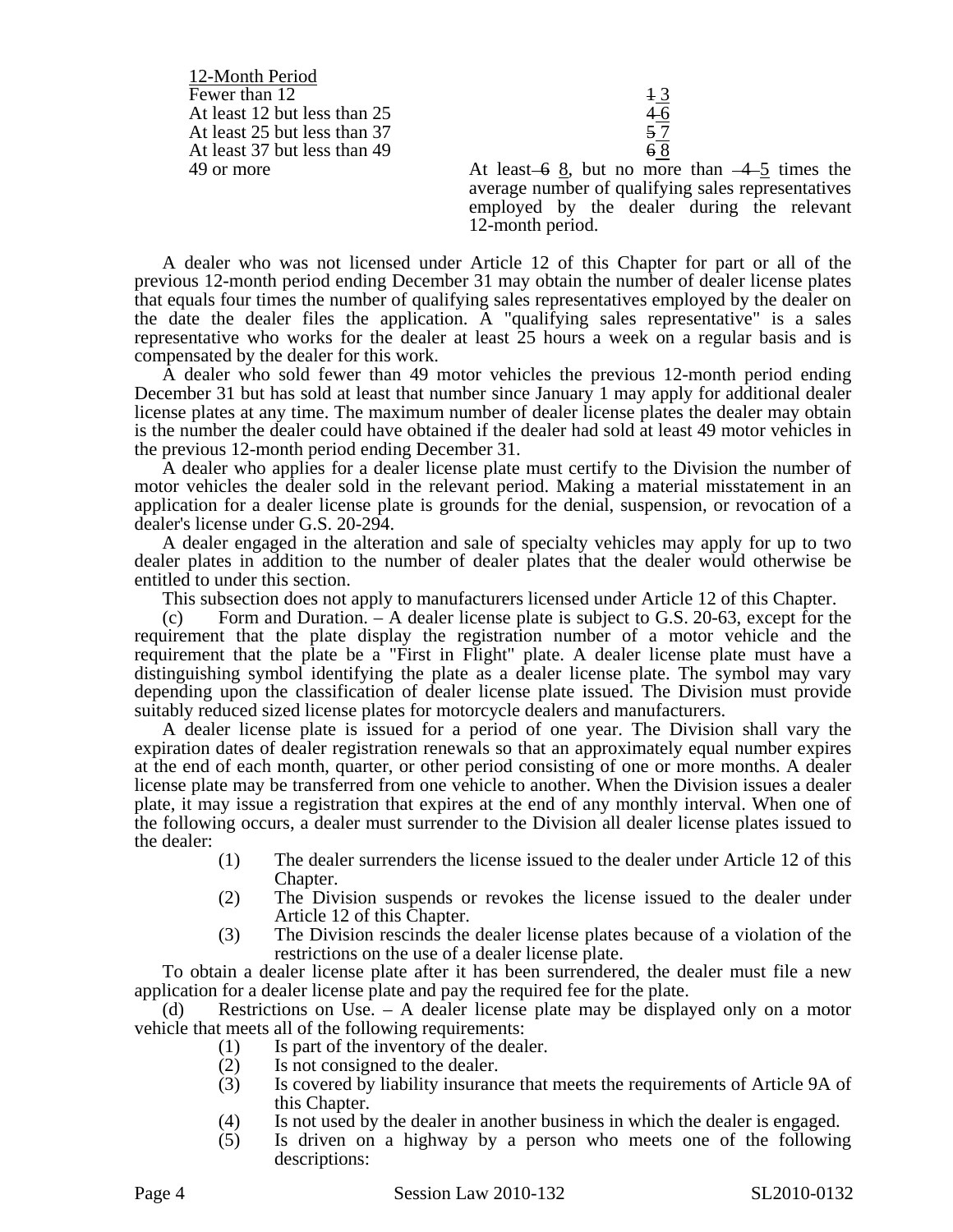- a. Has a demonstration permit to test-drive the motor vehicle and carries the demonstration permit while driving the motor vehicle.
- b. Is an officer or sales representative of the dealer and is driving the vehicle for a business purpose of the dealer.
- c. Is an employee of the dealer and is driving the vehicle in the course of employment.
- d. Is an employee of the dealer or of a contractor of the dealer and is driving the vehicle within a 20-mile radius of a place where the vehicle is being repaired or otherwise prepared for sale.
- e. Is an employee of the dealer or of a contractor of the dealer and is transporting the vehicle to or from a vehicle auction or to the dealer's established salesroom.
- (6) A copy of the registration card for the dealer plate issued to the dealer is carried by the person operating the motor vehicle or, if the person is operating the motor vehicle in this State, the registration card is maintained on file at the dealer's address listed on the registration card, and the registration card must be able to be produced within 24 hours upon request of any law enforcement officer.

A dealer may issue a demonstration permit for a motor vehicle to a person licensed to drive that type of motor vehicle. A demonstration permit authorizes each person named in the permit to drive the motor vehicle described in the permit for up to 96 hours after the time the permit is issued. A dealer may, for good cause, renew a demonstration permit for one additional 96-hour period.

A dealer may not lend, rent, lease, or otherwise place a dealer license plate at the disposal of a person except as authorized by this subsection.

(e) Sanctions. – The following sanctions apply when a motor vehicle displaying a dealer license plate is driven in violation of the restrictions on the use of the plate:

- (1) The individual driving the motor vehicle is responsible for an infraction and is subject to a penalty of  $\frac{f}{f}$  fifty dollars ( $\frac{f}{f}$  50.00). One hundred dollars (\$100.00).
- (2) The dealer to whom the plate is issued is subject to a civil penalty imposed by the Division of two hundred dollars (\$200.00).two hundred fifty dollars (\$250.00).
- (3) The Division may rescind all dealer license plates issued to the dealer whose plate was displayed on the motor vehicle.

A penalty imposed under subdivision (1) of this subsection is payable to the county where the infraction occurred, as required by G.S. 14-3.1. A civil penalty imposed under subdivision (2) of this subsection shall be credited to the Highway Fund as nontax revenue.

(f) Transfer of Dealer Registration. – No change in the name of a firm, partnership or corporation, nor the taking in of a new partner, nor the withdrawal of one or more of the firm, shall be considered a new business; but if any one or more of the partners remain in the firm, or if there is change in ownership of less than a majority of the stock, if a corporation, the business shall be regarded as continuing and the dealers' plates originally issued may continue to be used.

(g) Penalties. – The clear proceeds of all civil penalties, civil forfeitures, and civil fines that are collected by the Department of Transportation pursuant to this section shall be remitted to the Civil Penalty and Forfeiture Fund in accordance with G.S. 115C-457.2.

(h) Definition. – For purposes of this section, the term "dealer" means a person who is licensed under Article 12 of this Chapter."

**SECTION 6.** G.S. 20-79.2 reads as rewritten:

## "**§ 20-79.2. Transporter plates.**

(a) Who Can Get a Plate.  $-$  A person engaged in a business requiring the limited operation of a motor vehicle for any of the following purposes may obtain a transporter plate authorizing the movement of the vehicle for the specific purpose:The Division may issue a transporter plate authorizing the limited operation of a motor vehicle in the circumstances listed in this subsection. A person who receives a transporter plate must have proof of financial responsibility that meets the requirements of Article 9A of this Chapter. The person to whom a transporter plate may be issued and the circumstances in which the vehicle bearing the plate may be operated are as follows: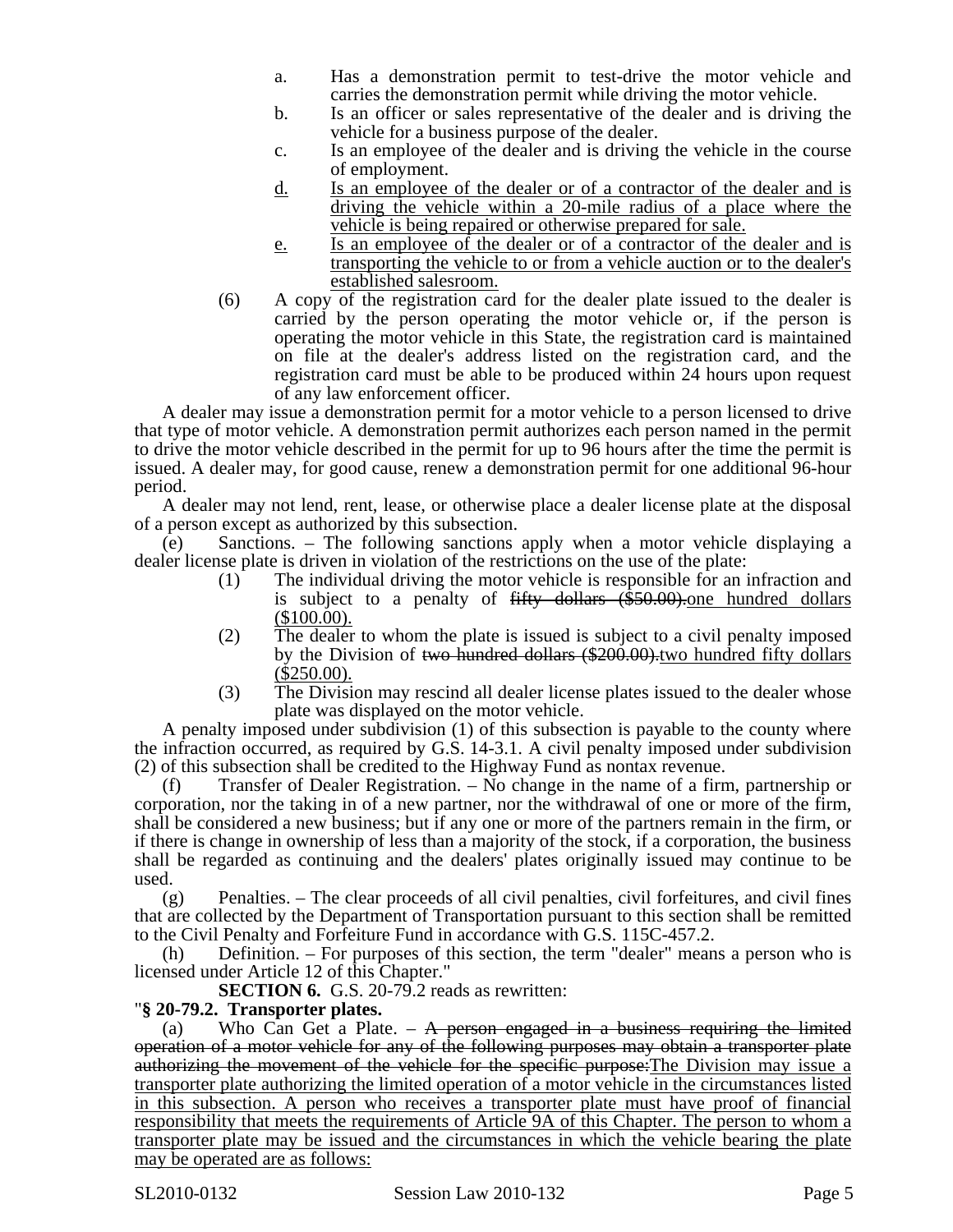- (1) To a business or a dealer to facilitate the manufacture, construction, rebuilding, or delivery of new or used truck cabs or bodies between manufacturer, dealer, seller, or purchaser.
- (2) To a financial institution that has a recorded lien on a motor vehicle to repossess a the motor vehicle.
- (3) To a dealer or repair facility to pick up and deliver a motor vehicle that is to be repaired repaired, is to undergo a safety or emissions inspection, or is to otherwise be prepared for sale by a dealer, to road-test the vehicle, if it is repaired, repaired or inspected within a 10-mile20-mile radius of the place where it is repaired, repaired or inspected, and to deliver the vehicle to the dealer. A repair facility may not receive more than two transporter plates for this purpose.
- (4) To a business that has at least 10 registered vehicles to move a motor vehicle that is owned by the business and is a replaced vehicle offered for sale.
- (5) To a dealer or a business that contracts with a dealer and has a business privilege license to take a motor vehicle either to or from a motor vehicle auction where the vehicle will be or was offered for sale. The title to the vehicle, a bill of sale, or written authorization from the dealer or auction must be inside the vehicle when the vehicle is operated with a transporter plate.
- (6) To a business or dealer to road-test a repaired truck whose GVWR is at least 15,000 pounds when the test is performed within a 10-mile radius of the place where the truck was repaired and the truck is owned by a person who has a fleet of at least five trucks whose GVWRs are at least 15,000 pounds and who maintains the place where the truck was repaired.
- (7) To a business or dealer to move a mobile office, a mobile classroom, or a mobile or manufactured home. home, or to transport a newly manufactured travel trailer, fifth-wheel trailer, or camping trailer between a manufacturer and a dealer. Any transporter plate used under this subdivision may not be used on the power unit.
- (8) To a business to drive a motor vehicle that is registered in this State and is at least 2535 years old to and from a parade or another public event and to drive the motor vehicle in that event. A person who owns a motor vehicle that is at least 25 years old one of these motor vehicles is considered to be in the business of collecting those vehicles.
- (9) To a dealer to drive a motor vehicle that is part of the inventory of a dealer to and from a motor vehicle trade show or exhibition or to, during, and from a parade in which the motor vehicle is used.
- (10) To drive special mobile equipment in any of the following circumstances:
	- a. From the manufacturer of the equipment to a facility of a dealer.
	- b. From one facility of a dealer to another facility of a dealer.
	- c. From a dealer to the person who buys the equipment from the dealer.

(b) How to Get a Plate.  $-$  A <del>person</del>-business or a dealer may obtain a transporter plate by filing an application with the Division and paying the required fee. An application must be on a form provided by the Division and contain the information required by the Division. The fee for a transporter plate is one-half the fee set in G.S. 20-87(5) for a passenger motor vehicle of not more than 15 passengers.

(b1) Number of Plates. – The total number of  $t$ <del>ransporter and Dealer-Transporter or</del> dealer plates issued to a dealer may not exceed the total number of dealer-plates that can be issued to the dealer under G.S. 20-79(b). This restriction does not apply to a person who is not a dealer. Transporter plates issued to a dealer shall bear the words "Dealer-Transporter." This subsection does not apply to a person who is not a dealer.

(b2) Sanctions. – The following sanctions apply when a motor vehicle displaying a "Dealer-Transporter" or "Transporter" license plate is driven in violation of the restrictions on the use of the plate: plate or of the requirement to have proof of financial responsibility:

(1) The individual driving the motor vehicle is responsible for an infraction and is subject to a penalty of <del>fifty dollars (\$50.00)</del>, one hundred dollars (\$100.00).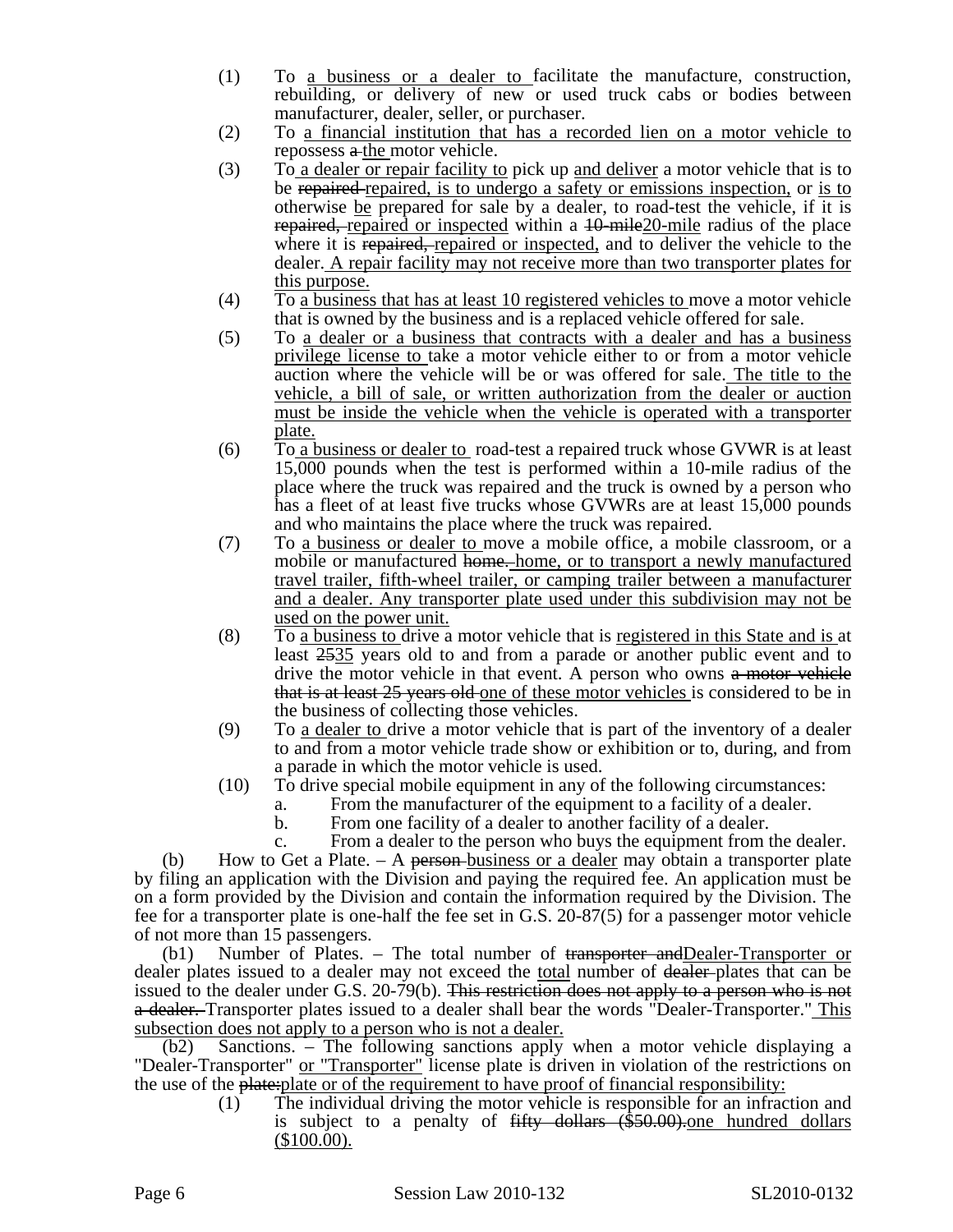- (2) The dealer dealer or business to whom the plate is issued is subject to a civil penalty imposed by the Division of two hundred dollars (\$200.00). two hundred fifty dollars (\$250.00) per occurrence.
- (3) The Division may rescind all dealer license plates plates, dealer transporter plates, or transporter plates issued to the dealer or business whose plate was displayed on the motor vehicle.
- (4) A person who sells, rents, leases, or otherwise provides a transporter plate to another person in exchange for the money or any other thing of value is guilty of a Class I felony. A conviction for a violation of this subdivision is considered a felony involving moral turpitude for purposes of G.S. 20-294.

A penalty imposed under subdivision (1) of this subsection is payable to the county where the infraction occurred, as required by G.S. 14-3.1. A civil penalty imposed under subdivision (2) of this subsection shall be credited to the Highway Fund as nontax revenue. A law enforcement officer having probable cause to believe that a transporter plate is being used in violation of this section may seize the plate.

(c) Form, Duration, and Transfer.  $-$  A transporter plate is a type of commercial license plate. A transporter plate issued to a dealer is issued on a fiscal-year basis. A transporter plate issued to a person who is not a dealer is issued on a calendar-year basis. A transporter plate is subject to G.S. 20-63, except for the requirement that the plate display the registration number of a motor vehicle and the requirement that the plate be a "First in Flight" plate. A transporter plate shall have a distinguishing symbol identifying the plate as a transporter plate. The symbol may vary depending upon the classification of transporter plate issued. A transporter plate is issued for a period of one year. The Division shall vary the expiration dates of transporter registration renewals so that an approximately equal number expires at the end of each month, quarter, or other period consisting of one or more months. When the Division issues a transporter plate, it may issue a registration that expires at the end of any monthly interval. During the year for which it is issued, a person-business or dealer may transfer a transporter plate from one vehicle to another as long as the vehicle is driven only for a purpose authorized by subsection (a) of this section. The Division  $\frac{m}{w}$  must rescind a transporter plate that is displayed on a motor vehicle driven for a purpose that is not authorized by subsection (a) of this section.

(d) County.  $-A$  county may obtain one transporter plate, without paying a fee, by filing an application with the Division on a form to be provided by the Division. A transporter plate issued pursuant to this subsection may only be used to transport motor vehicles as part of a program established by the county to receive donated motor vehicles and make them available to low-income individuals.

If a motor vehicle is operated on the highways of this State using a transporter plate authorized by this section, all of the following requirements shall be met:

- (1) The driver of the vehicle shall have in his or her possession the certificate of title for the motor vehicle, which has been properly reassigned by the previous owner to the county or the affected donor program.
- (2) The vehicle shall be covered by liability insurance that meets the requirements of Article 9A of this Chapter.

The form and duration of the transporter plate shall be as provided in subsection (c) of this section.

(e) Any vehicle being operated on the highways of this State using a transporter plate shall have proof of financial responsibility that meets the requirement of Article 9A of this Chapter."

**SECTION 7.** G.S. 20-79.7(a) reads as rewritten:

"(a) Fees. – Upon request, the Division shall provide and issue free of charge one registration plate a single Legion of Valor, 100% Disabled Veteran, and Ex-Prisoner of War registration plate to a recipient of a Legion of Valor award, a 100% disabled veteran, and an ex-prisoner of war. war each year. The preceding special registration plates are subject to the regular motor vehicle registration fees in G.S. 20-88, if the registered weight of the vehicle is greater than 6,000 pounds. All other special registration plates, including additional Legion of Valor, 100% Disabled Veteran, and Ex-Prisoner of War plates, plates are subject to the regular motor vehicle registration fee in G.S. 20-87 or G.S. 20-88 plus an additional fee in the following amount:

…"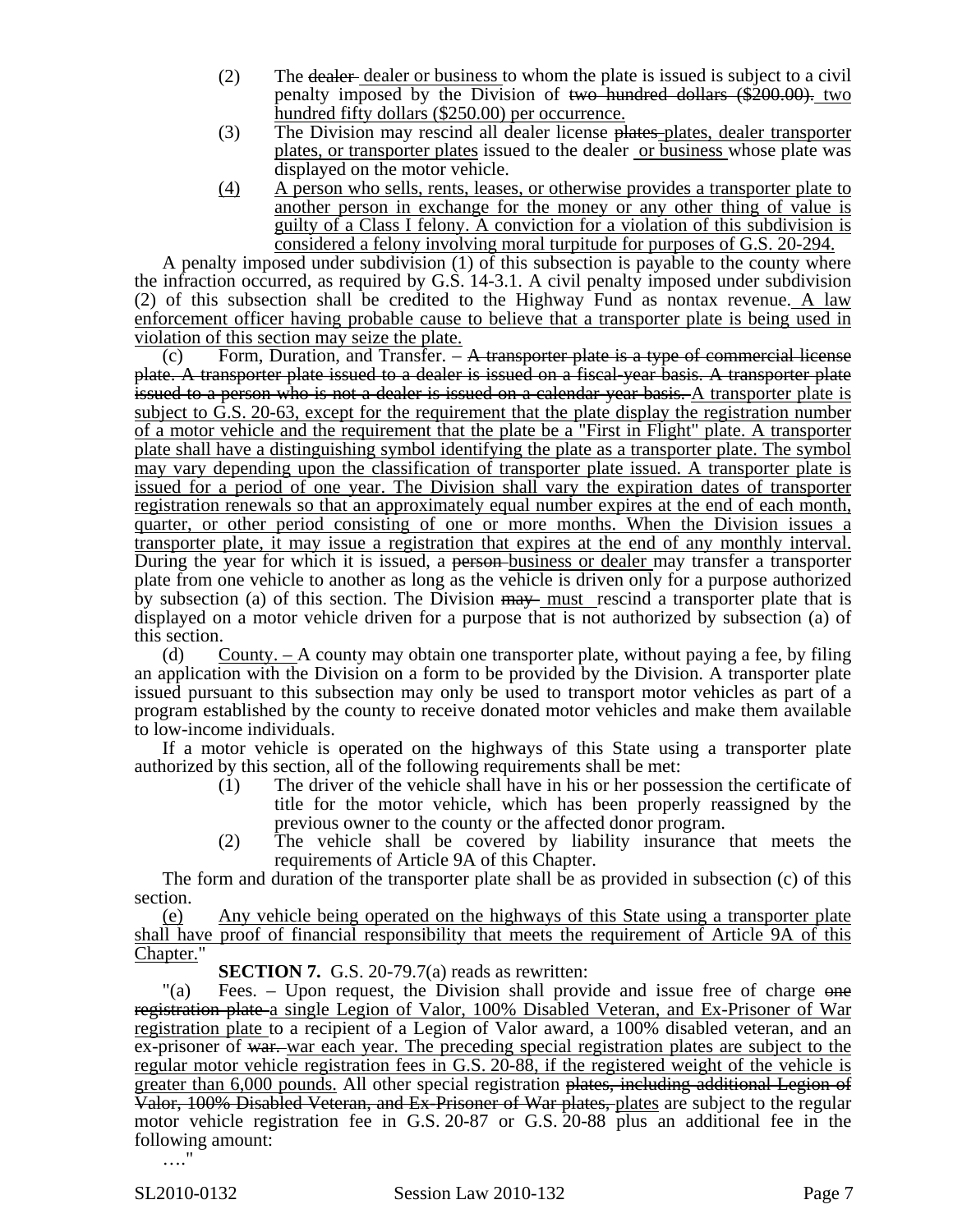#### **SECTION 8.** G.S. 20-85.1 reads as rewritten:

#### "**§ 20-85.1. Registration by mail; one-day title service; fees.**

(a) The owner of a vehicle registered in North Carolina may renew that vehicle registration by mail. A postage and handling fee of one dollar (\$1.00) per vehicle to be registered shall be charged for this service.

(b) The Commissioner and the employees of the Division designated by the Commissioner may prepare and deliver upon request a certificate of title, charging a fee of seventy-five dollars (\$75.00) for one-day title service, in lieu of the title fee required by G.S. 20-85(a). The fee for one-day title service must be paid by cash or by certified check. This fee shall be credited to the Highway Trust Fund.

 $\epsilon$ ) The fee collected under subsection  $\epsilon$  shall be credited to the Highway Fund. The fee collected under subsection (b) shall be credited to the Highway Trust Fund."

**SECTION 9.** G.S. 20-88.02 reads as rewritten:

#### "**§ 20-88.02. Registration of logging vehicles.**

Upon receipt of an application on a form prescribed by it, the Division shall register-trucks, tractor trucks, trailers, and semitrailers trucks and tractor trucks used exclusively in connection with logging operations in a separate category. operations, as provided in section 4483(e) of the Internal Revenue Code and 26 C.F.R. § 41.4483-6 for the collection of the federal heavy vehicle use tax. For the purposes of this section, "logging" shall mean the harvesting of timber and transportation from a forested site to places of sale.

Fees for the registration of vehicles under this section shall be the same as those ordinarily charged for the type of vehicle being registered."

**SECTION 10.** G.S. 20-118(c) reads as rewritten:

#### "**§ 20-118. Weight of vehicles and load.**

- … (c) Exceptions. – The following exceptions apply to G.S.  $20-118(b)$  and  $20-118(e)$ .
	- (1) Two consecutive sets of tandem axles may carry a gross weight of 34,000 pounds each without penalty provided the overall distance between the first and last axles of the consecutive sets of tandem axles is 36 feet or more.
	- (2) When a vehicle is operated in violation of G.S.  $20-118(b)(1)$ ,  $20-118(b)(2)$ , or 20-118(b)(3), but the gross weight of the vehicle or combination of vehicles does not exceed that permitted by G.S. 20-118(b)(3), the owner of the vehicle shall be permitted to shift the load within the vehicle, without penalty, from one axle to another to comply with the weight limits in the following cases:
		- a. Where the single-axle load exceeds the statutory limits, but does not exceed 21,000 pounds.
		- b. Where the vehicle or combination of vehicles has tandem axles, but the tandem-axle weight does not exceed 40,000 pounds.
	- (3) When a vehicle is operated in violation of G.S. 20-118(b)(4) the owner of the vehicle shall be permitted, without penalty, to shift the load within the vehicle from one axle to another to comply with the weight limits where the single-axle weight does not exceed the posted limit by 2,500 pounds.
	- (4) A truck or other motor vehicle shall be exempt from such light-traffic road limitations provided for pursuant to G.S. 20-118(b)(4), when transporting supplies, material or equipment necessary to carry out a farming operation engaged in the production of meats and agricultural crops and livestock or poultry by-products or a business engaged in the harvest or processing of seafood when the destination of such vehicle and load is located solely upon said light-traffic road.
	- (5) The light-traffic road limitations provided for pursuant to subdivision (b)(4) of this section do not apply to a vehicle while that vehicle is transporting only the following from its point of origin on a light-traffic road to either one of the two nearest highways that is not a light-traffic road-road. If that vehicle's point of origin is a non-light-traffic road and that road is blocked by light-traffic roads from all directions and is not contiguous with other non-light-traffic roads, then the road at point of origin is treated as a light-traffic road for purposes of this subdivision: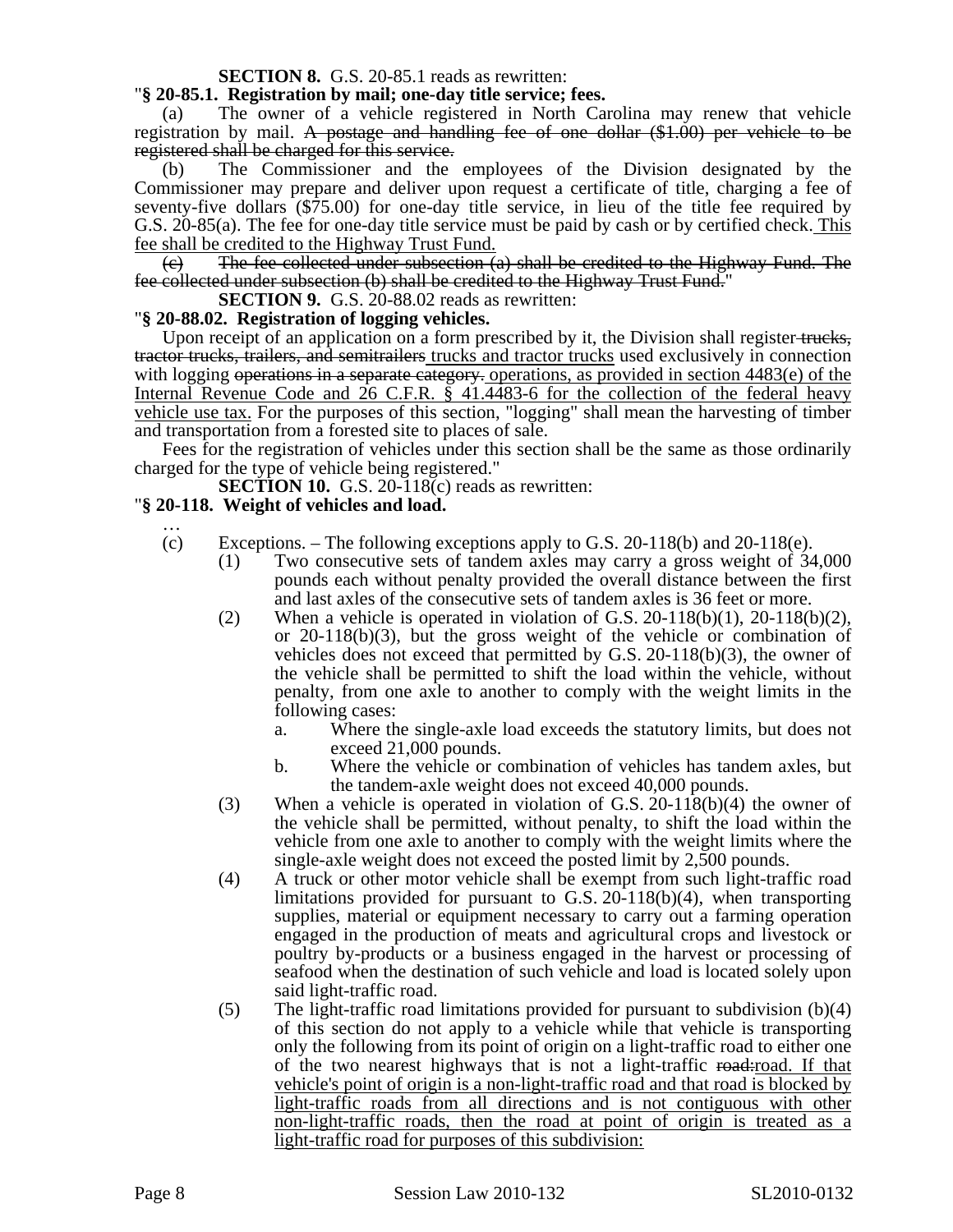- a. Processed or unprocessed seafood transported from boats or any other point of origin to a processing plant or a point of further distribution.
- b. Meats or agricultural crop products transported from a farm to first market.
- c. Forest products originating and transported from a farm or from woodlands to first market without interruption or delay for further packaging or processing after initiating transport.
- d. Livestock or poultry transported from their point of origin to a processing plant or first market.
- e. Livestock by-products or poultry by-products transported from their point of origin to a rendering plant.
- f. Recyclable material transported from its point of origin to a scrap-processing facility for processing. As used in this subpart, the terms "recyclable material" and "processing" have the same meaning as in G.S. 130A-290(a).
- g. Garbage collected by the vehicle from residences or garbage dumpsters if the vehicle is fully enclosed and is designed specifically for collecting, compacting, and hauling garbage from residences or from garbage dumpsters. As used in this subpart, the term "garbage" does not include hazardous waste as defined in G.S. 130A-290(a), spent nuclear fuel regulated under G.S. 20-167.1, low-level radioactive waste as defined in G.S. 104E-5, or radioactive material as defined in G.S. 104E-5.
- h. Treated sludge collected from a wastewater treatment facility.
- i. Apples when transported from the orchard to the first processing or packing point.
- j. Trees grown as Christmas trees from the field, farm, stand, or grove to first processing point.
- (6) A truck or other motor vehicle shall be exempt from such light-traffic road limitations provided by G.S. 20-118(b)(4) when such motor vehicles are owned, operated by or under contract to a public utility, electric or telephone membership corporation or municipality and such motor vehicles are used in connection with installation, restoration or emergency maintenance of utility services.
- (7) A wrecker may tow any disabled truck or other motor vehicle or combination of vehicles to a place for repairs, parking, or storage within 50 miles from the point that the vehicle was disabled and may tow a truck, tractor, or other replacement vehicle to the site of the disabled vehicle without being in violation of G.S. 20-118 provided that the wrecker and towed vehicle or combination of vehicles otherwise meet all requirements of this section.
- (8) A firefighting vehicle operated by any member of a municipal or rural fire department in the performance of his duties, regardless of whether members of that fire department are paid or voluntary and any vehicle of a voluntary lifesaving organization, when operated by a member of that organization while answering an official call shall be exempt from such light-traffic road limitations provided by G.S. 20-118(b)(4).
- (9) Repealed by Session Laws 1993 (Reg. Sess., 1994), c. 761, s. 12.
- (10) Fully enclosed motor vehicles designed specifically for collecting, compacting and hauling garbage from residences, or from garbage dumpsters shall, when operating for those purposes, be allowed a single axle weight not to exceed 23,500 pounds on the steering axle on vehicles equipped with a boom, or on the rear axle on vehicles loaded from the rear. This exemption shall not apply to vehicles operating on interstate highways, vehicles transporting hazardous waste as defined in G.S. 130A-290(a)(8), spent nuclear fuel regulated under G.S. 20-167.1, low-level radioactive waste as defined in G.S. 104E-5(9a), or radioactive material as defined in G.S. 104E-5(14).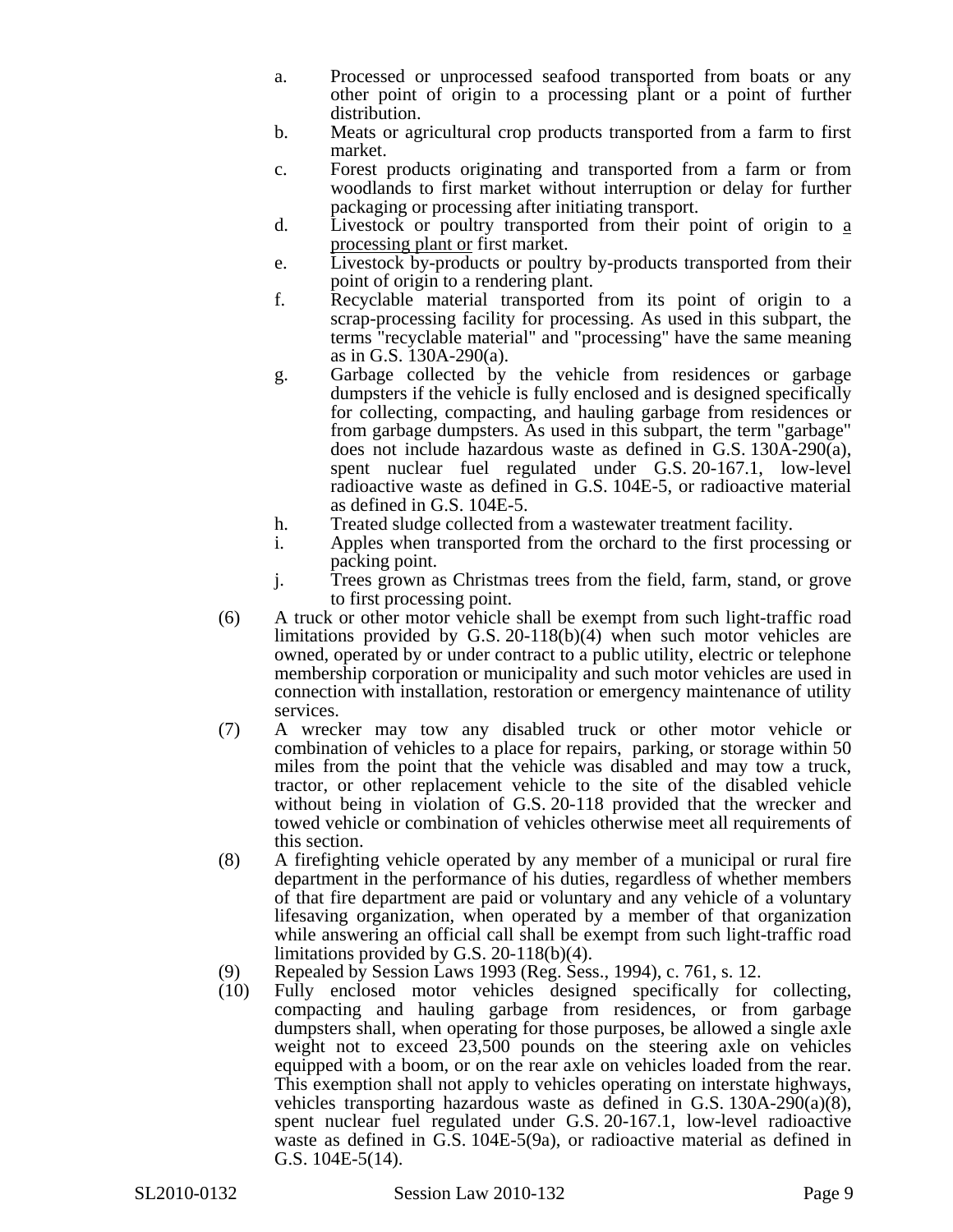- (11) A truck or other motor vehicle shall be exempt for light-traffic road limitations issued under subdivision (b)(4) of this section when transporting heating fuel for on-premises use at a destination located on the light-traffic road.
- (12) Subsections (b) and (e) of this section do not apply to a vehicle that meets all of the conditions set out below:
	- a. Is hauling agricultural crops from the farm where the crop is grown to any market within 150 miles of that farm.
	- b. Repealed by Session Laws 1993 (Reg. Sess., 1994), c. 761, s. 13.
	- b1. Does not operate on an interstate highway or exceed any posted bridge weight limits during transportation or hauling of agricultural products.
	- c. Does not exceed a single-axle weight of 22,000 pounds, a tandem-axle weight of 42,000 pounds, or a gross weight of 90,000 pounds.
- (13) Vehicles specifically designed for fire fighting that are owned by a municipal or rural fire department. This exception does not apply to vehicles operating on interstate highways.
- (14) Subsections (b) and (e) of this section do not apply to a vehicle that meets all of the conditions below, but all other enforcement provisions of this Article remain applicable:
	- a. Is hauling aggregates from a distribution yard or a State-permitted production site located within a North Carolina county contiguous to the North Carolina State border to a destination in another state adjacent to that county as verified by a weight ticket in the driver's possession and available for inspection by enforcement personnel.
	- b. Does not operate on an interstate highway or exceed any posted bridge weight limits.
	- c. Does not exceed 69,850 pounds gross vehicle weight and 53,850 pounds per axle grouping for tri-axle vehicles. For purposes of this subsection, a tri-axle vehicle is a single power unit vehicle with a three consecutive axle group on which the respective distance between any two consecutive axles of the group, measured longitudinally center to center to the nearest foot, does not exceed eight feet. For purposes of this subsection, the tolerance provisions of subsection (h) of this section do not apply, and vehicles must be licensed in accordance with G.S. 20-88.
	- d. Repealed by Session Laws 2001-487, s. 10, effective December 16, 2001.
- (15) Subsections (b) and (e) of this section do not apply to a vehicle or vehicle combination that meets all of the conditions below, but all other enforcement provisions of this Article remain applicable:
	- a. Is hauling wood residuals, including wood chips, sawdust, mulch, or tree bark from any site; is hauling raw logs to first market; or is transporting bulk soil, bulk rock, sand, sand rock, or asphalt millings from a site that does not have a certified scale for weighing the vehicle.vehicle; or is hauling animal waste products from the animal waste storage site to a farm or field.
	- b. Does not operate on an interstate highway, a posted light-traffic road, except as provided by subdivision  $(c)(5)$  of this section, or exceed any posted bridge weight limits.
	- c. Does not exceed a maximum gross weight 4,000 pounds in excess of what is allowed in subsection (b) of this section.
	- d. Does not exceed a single-axle weight of more than 22,000 pounds and a tandem-axle weight of more than 42,000 pounds.
- …." **SECTION 11.** G.S. 20-130.1 reads as rewritten:
- "**§ 20-130.1. Use of red or blue lights on vehicles prohibited; exceptions.**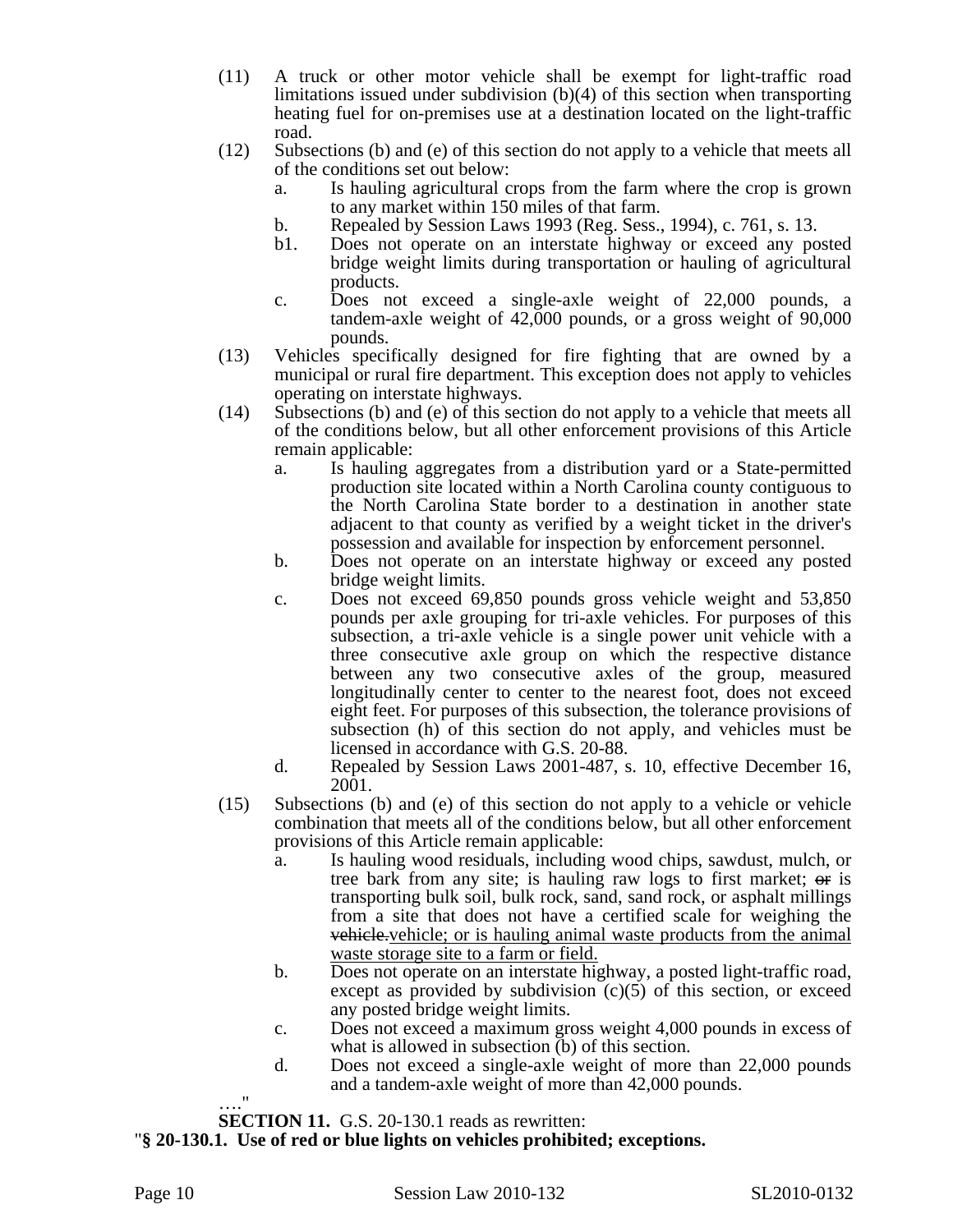(a) It is unlawful for any person to install or activate or operate a red light in or on any vehicle in this State. As used in this subsection, unless the context requires otherwise, "red light" means an operable red light not sealed in the manufacturer's original package which: (i) is designed for use by an emergency vehicle or is similar in appearance to a red light designed for use by an emergency vehicle; and (ii) can be operated by use of the vehicle's battery, vehicle's electrical system, or a dry cell battery. As used in this subsection, the term "red light" shall also mean any forward facing red light installed on a vehicle after initial manufacture of the vehicle.

- (b) The provisions of subsection (a) of this section do not apply to the following:
	- (1) A police car;
	-
	- (2) A highway patrol car;<br>(3) A vehicle owned by (3) A vehicle owned by the Wildlife Resources Commission and operated exclusively for law-enforcement purposes;
	- (4) An ambulance;
	- (5) A vehicle used by an organ procurement organization or agency for the recovery and transportation of blood, human tissues, or organs for transplantation;
	- (6) A fire-fighting vehicle;
	- $(7)$  A school bus;<br>(8) A vehicle one
	- (8) A vehicle operated by any member of a municipal or rural fire department in the performance of his duties, regardless of whether members of that fire department are paid or voluntary;
	- (9) A vehicle of a voluntary lifesaving organization (including the private vehicles of the members of such an organization) that has been officially approved by the local police authorities and which is manned or operated by members of that organization while answering an official call;
	- (10) A vehicle operated by medical doctors or anesthetists in emergencies;
	- (11) A motor vehicle used in law enforcement by the sheriff, or any salaried rural policeman in any county, regardless of whether or not the county owns the vehicle;
	- (11a) A vehicle operated by the State Fire Marshal or his representatives in the performance of their duties, whether or not the State owns the vehicle;
	- (12) A vehicle operated by any county fire marshal, assistant fire marshal, or emergency management coordinator in the performance of his duties, regardless of whether or not the county owns the vehicle;
	- (13) A light required by the Federal Highway Administration;
	- (14) A vehicle operated by a transplant coordinator who is an employee of an organ procurement organization or agency when the transplant coordinator is responding to a call to recover or transport human tissues or organs for transplantation;
	- (15) A vehicle operated by an emergency medical service as an emergency support vehicle; and
	- (16) A State emergency management vehicle-vehicle; and
	- (17) An Incident Management Assistance Patrol vehicle operated by the Department of Transportation, when using rear-facing red lights while stopped for the purpose of providing assistance or incident management.

(c) It is unlawful for any person to possess a blue light or to install, activate, or operate a blue light in or on any vehicle in this State, except for a publicly owned vehicle used for law enforcement purposes or any other vehicle when used by law enforcement officers in the performance of their official duties. As used in this subsection, unless the context requires otherwise, "blue light" means any forward facing blue light installed on a vehicle after initial manufacture of the vehicle; or an operable blue light which:

- (1) Is not (i) being installed on, held in inventory for the purpose of being installed on, or held in inventory for the purpose of sale for installation on a vehicle on which it may be lawfully operated or (ii) installed on a vehicle which is used solely for the purpose of demonstrating the blue light for sale to law enforcement personnel;
- (1a) Is designed for use by an emergency vehicle, or is similar in appearance to a blue light designed for use by an emergency vehicle; and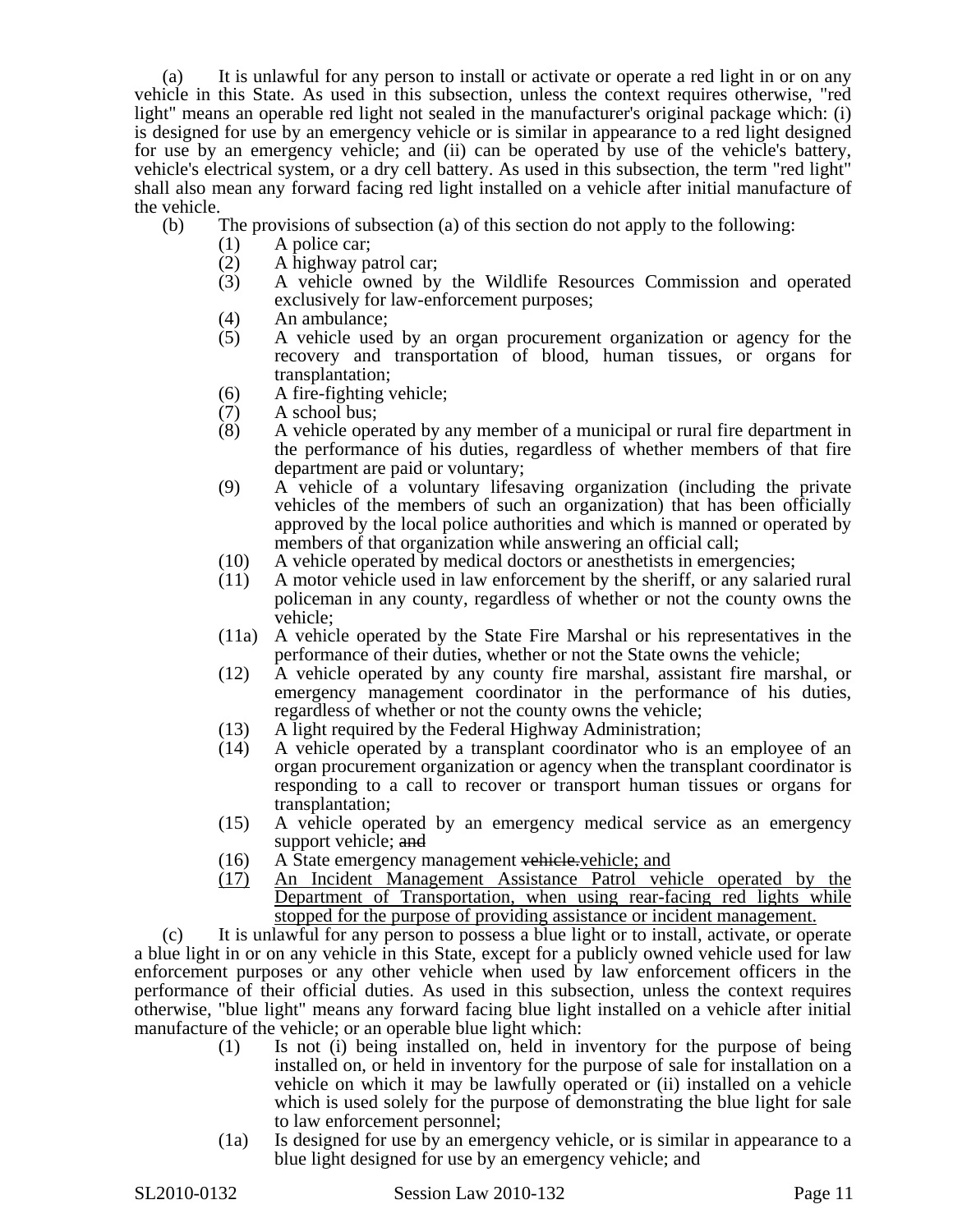(2) Can be operated by use of the vehicle's battery, the vehicle's electrical system, or a dry cell battery.

(c1) The provisions of subsection (c) of this section do not apply to the possession and installation of an inoperable blue light on a vehicle that is inspected by and registered with the Department of Motor Vehicles as a specially constructed vehicle and that is used primarily for participation in shows, exhibitions, parades, or holiday/weekend activities, and not for general daily transportation. For purposes of this subsection, "inoperable blue light" means a blue-colored lamp housing or cover that does not contain a lamp or other mechanism having the ability to produce or emit illumination.

- (d) Repealed by Session Laws 1999-249, s. 1.
- (e) Violation of subsection (a) or (c) of this section is a Class 1 misdemeanor."
	- **SECTION 12.** G.S. 20-157(f) reads as rewritten:

"(f) When an authorized emergency vehicle as described in subsection (a) of this section or any public service vehicle is parked or standing within 12 feet of a roadway and is giving a warning signal by appropriate light, the driver of every other approaching vehicle shall, as soon as it is safe and when not otherwise directed by an individual lawfully directing traffic, do one of the following:

- (1) Move the vehicle into a lane that is not the lane nearest the parked or standing authorized emergency vehicle or public service vehicle and continue traveling in that lane until safely clear of the authorized emergency vehicle. This paragraph applies only if the roadway has at least two lanes for traffic proceeding in the direction of the approaching vehicle and if the approaching vehicle may change lanes safely and without interfering with any vehicular traffic.
- (2) Slow the vehicle, maintaining a safe speed for traffic conditions, and operate the vehicle at a reduced speed and be prepared to stop until completely past the authorized emergency vehicle or public service vehicle. This paragraph applies only if the roadway has only one lane for traffic proceeding in the direction of the approaching vehicle or if the approaching vehicle may not change lanes safely and without interfering with any vehicular traffic.

For purposes of this section, "public service vehicle" means a vehicle that is being used to assist motorists or law enforcement officers with wrecked or disabled vehicles, or is a vehicle being used to restore electric utility service due to an unplanned event, and is operating an amber-colored flashing light authorized by G.S. 20-130.2. Violation of this subsection shall be negligence per se."

**SECTION 13.** G.S. 20-161(a) reads as rewritten:

"(a) No person shall park or leave standing any vehicle, whether attended or unattended, upon the paved or main-traveled portion of any highway or highway bridge outside municipal corporate limitswith the speed limit posted less than 45 miles per hour unless the vehicle is disabled to such an extent that it is impossible to avoid stopping and temporarily leaving the vehicle upon the paved or main traveled portion of the highway or highway bridge. This subsection shall not apply to a solid waste vehicle stopped on a highway while engaged in collecting garbage as defined in G.S.  $20-118(c)(5)g$ , or recyclable material as defined in G.S. 130A-290(a)(26)."

**SECTION 14.** G.S. 20-161 is amended by adding a new subsection to read:

"(a1) No person shall park or leave standing any vehicle, whether attended or unattended, upon the paved or main-traveled portion of any highway or highway bridge with the speed limit posted 45 miles per hour or greater unless the vehicle is disabled to such an extent that it is impossible to avoid stopping and temporarily leaving the vehicle upon the paved or main-traveled portion of the highway or highway bridge. This subsection shall not apply to a solid waste vehicle stopped on a highway while engaged in collecting garbage as defined in G.S. 20-118(c)(5)g. or recyclable material as defined in G.S. 130A-290(a)(26)."

**SECTION 15.** G.S. 20-161(b) reads as rewritten:

"(b) No person shall park or leave standing any vehicle upon the shoulder of a public highway outside municipal corporate limits unless the vehicle can be clearly seen by approaching drivers from a distance of 200 feet in both directions and does not obstruct the normal movement of traffic."

**SECTION 16.** G.S. 20-294(2) reads as rewritten:

"**§ 20-294. Grounds for denying, suspending or revoking licenses.** 

Page 12 Session Law 2010-132 SL2010-0132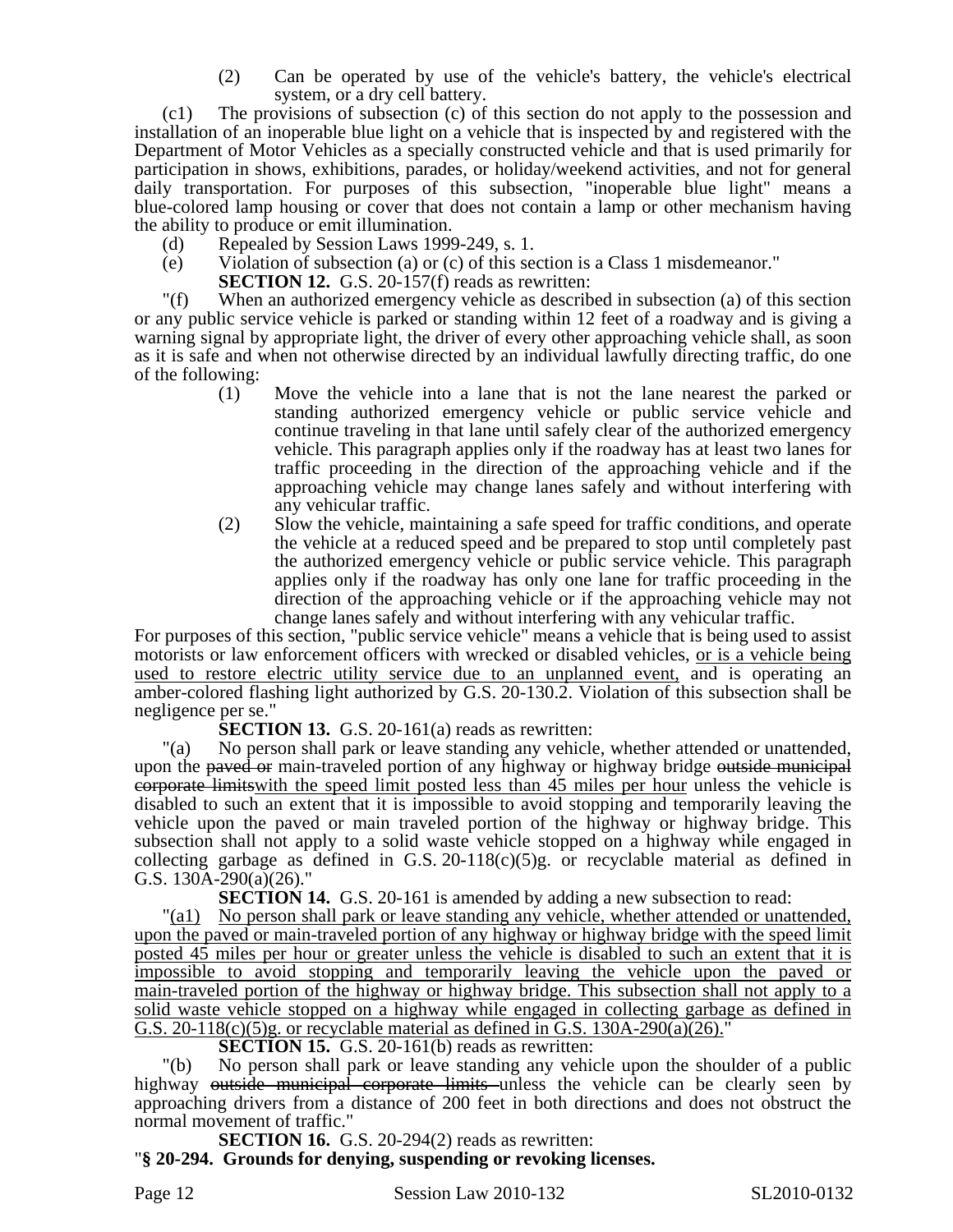The Division may deny, suspend, or revoke a license issued under this Article for any one or more of the following grounds:

> … (2) Willfully and intentionally failing to comply with this Article, Article 15 of this Chapter, or G.S. 20-52.1, 20-75, 20-79.1, 20-79.2, 20-108, 20-109, or a rule adopted by the Division under this Article."

**SECTION 17.** G.S. 160A-300.1(c1) reads as rewritten:

 $\Gamma$ (c1) The duration of the yellow light change interval at intersections where traffic control photographic systems are in use shall be no less than the yellow light change interval duration specified in the Design Manual developed by the Signals and Geometrics Section of the North Carolina Department of Transportation. on the traffic signal plan of record signed and sealed by a professional engineer, licensed in accordance with the provisions of Chapter 89C of the General Statutes, and shall comply with the provisions of the Manual on Uniform Traffic Control Devices."

**SECTION 18.** G.S. 160A-300.2(e), as enacted by Section 3 of S.L. 2001-286, reads as rewritten:

"(e) The duration of the yellow light change interval at intersections where traffic control photographic systems are in use shall be no less than the yellow light change interval duration specified in the Design Manual developed by the Signals and Geometrics Section of the North Carolina Department of Transportation.on the traffic signal plan of record signed and sealed by a professional engineer, licensed in accordance with the provisions of Chapter 89C of the General Statutes, and shall comply with the provisions of the Manual on Uniform Traffic Control Devices."

**SECTION 19.** G.S. 160A-300.3(e), as enacted by Section 4 of S.L. 2001-286, reads as rewritten:

"(e) The duration of the yellow light change interval at intersections where traffic control photographic systems are in use shall be no less than the yellow light change interval duration specified in the Design Manual developed by the Signals and Geometrics Section of the North Carolina Department of Transportation.on the traffic signal plan of record signed and sealed by a professional engineer, licensed in accordance with the provisions of Chapter 89C of the General Statutes, and shall comply with the provisions of the Manual on Uniform Traffic Control Devices."

**SECTION 20.** G.S. 160A-303(b1)(4) reads as rewritten:

 $\frac{1}{4}$  Is left on any public street or highway for longer than seven  $\frac{days}{days}$  or is determined by law enforcement to be a hazard to the motoring public.

**SECTION 21.** Section 25.10 of S.L. 2009-451, as added by Section 20 of S.L. 2009-575, reads as rewritten:

## "**DMV TO MOVE EMISSIONS INSPECTION PROGRAM CALL CENTER TO NORTH CAROLINA**

"**SECTION 25.10.** The Department of Transportation, Division of Motor Vehicles, shall replace the current out-of-state contractors handling questions from service station operators about the State's emissions inspection program with State employees at an existing Division of Motor Vehicles call center within the State. The Department of Transportation, Division of Motor Vehicles, is authorized to create up to 15 new receipt-supported positions to replace the current out-of-state contractors."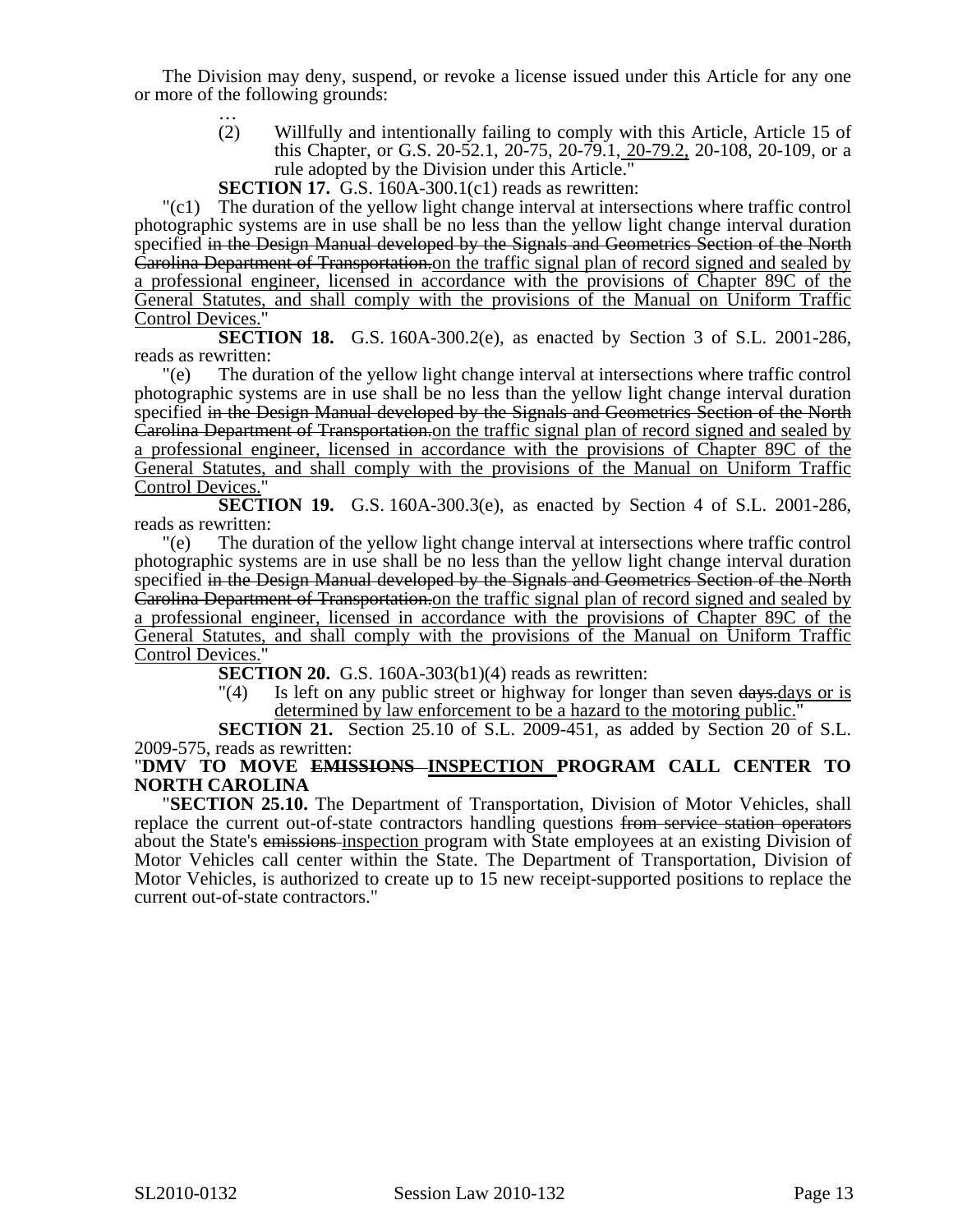**SECTION 22.** Sections 21 and 22 of this act are effective when it becomes law. The remainder of this act becomes effective December 1, 2010, and applies to offenses committed on or after that date.

In the General Assembly read three times and ratified this the  $9<sup>th</sup>$  day of July, 2010.

 s/ Walter H. Dalton President of the Senate

 s/ Joe Hackney Speaker of the House of Representatives

 s/ Beverly E. Perdue Governor

Approved 5:09 p.m. this  $21<sup>st</sup>$  day of July, 2010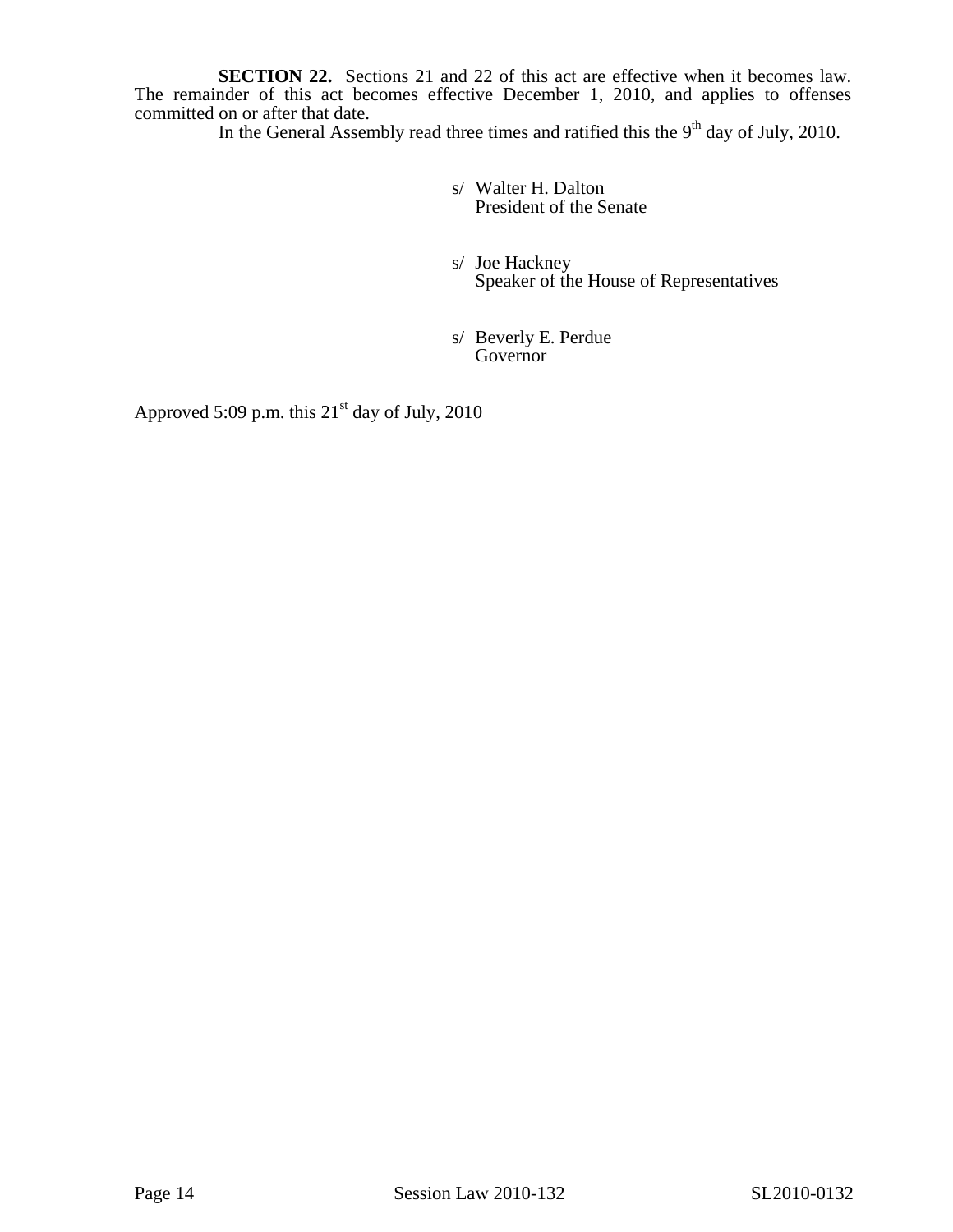# **GENERAL ASSEMBLY OF NORTH CAROLINA SESSION 2013**

**H 2**

## **HOUSE BILL 1151\* Committee Substitute Favorable 6/25/14**

| <b>Short Title:</b> | Fayetteville Red Light Changes. | (Local) |
|---------------------|---------------------------------|---------|
| Sponsors:           |                                 |         |
| Referred to:        |                                 |         |

May 21, 2014

# A BILL TO BE ENTITLED

### AN ACT TO MAKE CHANGES TO THE LAW GOVERNING RED LIGHT CAMERAS IN FAYETTEVILLE. The General Assembly of North Carolina enacts:

**SECTION 1.** G.S. 160A-300.1(c), as amended by S.L. 2007-341, reads as rewritten:

"(c) Municipalities may adopt ordinances for the civil enforcement of G.S. 20-158 by means of a traffic control photographic system, as described in subsection (a) of this section. Notwithstanding the provisions of G.S. 20-176, in the event that a municipality adopts an ordinance pursuant to this section, a violation of G.S. 20-158 at a location at which a traffic control photographic system is in operation shall not be an infraction. An ordinance authorized by this subsection shall provide that:

- (1) The owner of a vehicle shall be responsible for a violation unless the owner can furnish evidence that the vehicle was, at the time of the violation, in the care, custody, or control of another person. The owner of the vehicle shall not be responsible for the violation if the owner of the vehicle, within 30 days after the date of personal service or mailing of notification of the violation, furnishes the officials or agents of the municipality which issued the citation either of the following:
	- a. An affidavit stating the name and address of the person or company who had the care, custody, and control of the vehicle.
	- b. An affidavit stating that the vehicle involved was, at the time, stolen. The affidavit must be supported with evidence that supports the affidavit, including insurance or police report information.
- (1a) Subdivision (1) of this subsection shall not apply, and the registered owner of the vehicle shall not be responsible for the violation, if notice of the violation is given to the registered owner of the vehicle more than 90 days after the date of the violation.
- (2) A violation detected by a traffic control photographic system shall be deemed a noncriminal violation for which a civil penalty of seventy-five dollars (\$75.00) shall be assessed, and for which no points authorized by G.S. 20-16(c) shall be assigned to the owner or driver of the vehicle nor insurance points as authorized by G.S. 58-36-65.
- (3) The owner of the vehicle shall be issued a citation which shall clearly state when the penalty is due and the manner in which the violation may be challenged. The owner shall comply with the directions on the citation. The citation shall be processed by officials or agents of the municipality and shall be forwarded by personal service or first-class mail to the address given on the motor vehicle registration. If the owner fails to pay the civil penalty or to respond to the citation within 30 days after the date the citation is served or mailed, the owner shall have waived the right to contest responsibility for the violation, and shall be subject to a civil penalty not to exceed one hundred dollars (\$100.00). The municipality may establish procedures for the collection of these penalties and may enforce the penalties by civil action in the nature of debt.
- (4) The municipality shall institute a nonjudicial administrative hearing to review objections to citations or penalties issued or assessed under this section.
- (4a) A municipality enacting an ordinance implementing a traffic control photographic system may enter